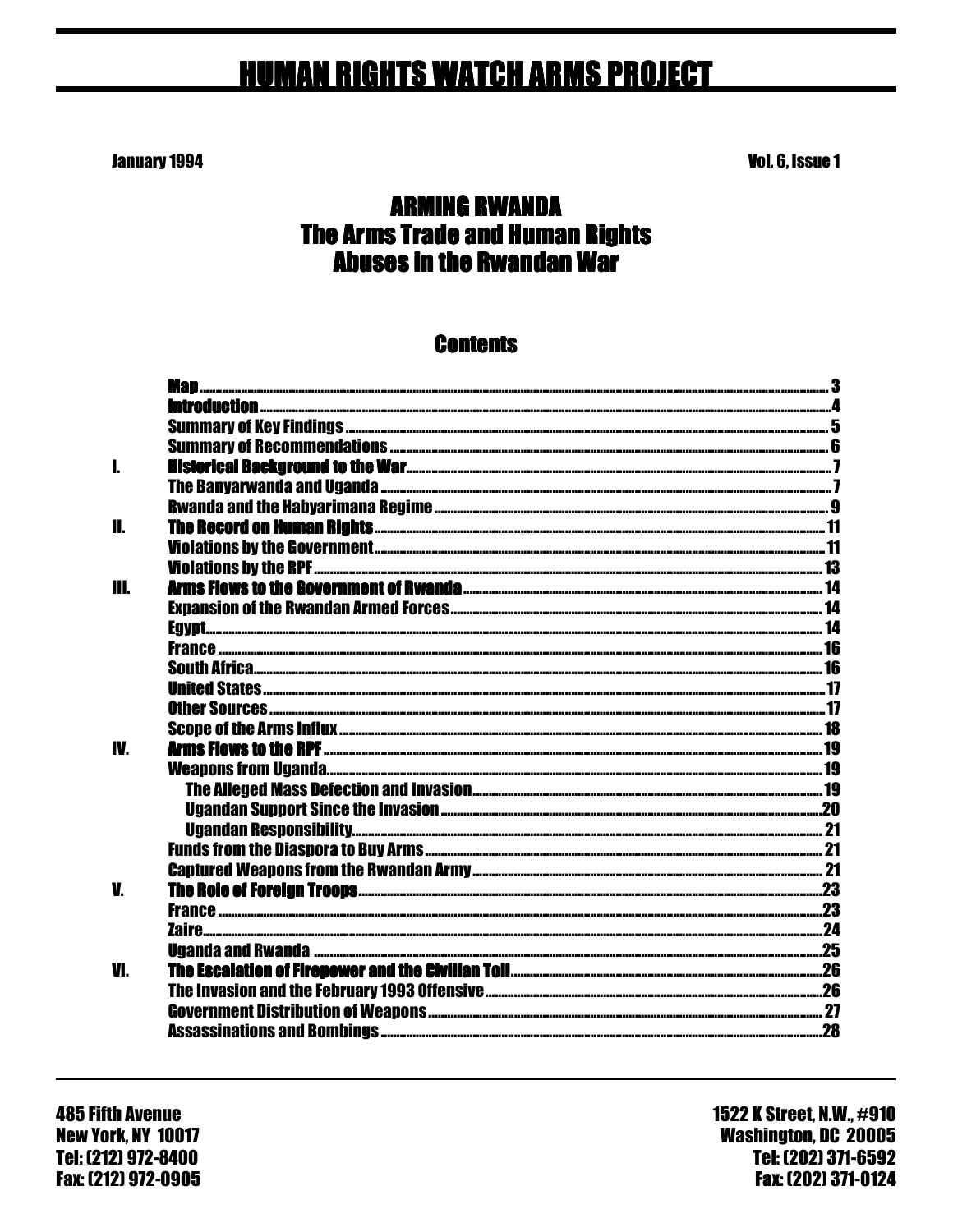| VII.      |     |
|-----------|-----|
|           | 30  |
|           | 30  |
|           | 31  |
| VIII.     | .32 |
|           |     |
| IX.       | 34  |
| X.        | 35  |
| <b>XI</b> | 37  |
|           | 38  |
|           |     |

### **Annendices**

A. Rwanda's \$6 Million Arms Purchase From Egypt.

 1. Contract between the Government of the Rwandan Republic and the Government of the Arab Republic of Egypt for Egypt's providing of Military Assistance credit, dated March 30, 1992. (English translation attached.)

 2. Unexecuted Form of Financial Guarantee to the Government of the Arab Republic of Egypt, represented by the Department of Arms of the Egyptian Ministry of Defense. (English translation attached.)

3. Description of \$6 million arms purchase, including item, quantity, unit price and total price.

4. Shipping schedule for purchased arms.

B. Rwanda's \$5.9 Million Arms Purchase from South Africa.

 Invoice number 147, dated October 19, 1992, from Conrad Kuhn, representative of Armscor, the national South African arms corporation, to Major Cyprien Kayumba, Rwandan Ministry of National Defense.

C. Government Distribution of Weapons to the Civilian Population

 Order 0850/G2.1.0, August 26, 1991, from the Rwandan Minister of Defense, Subject "Self-Defense of the Population," Status "SECRET." (English translation attached.)

D. Uganda's Response to the Arms Project

 Letter from the Ugandan Ambassador to the United States S.T.K. Katenta-Apuli, dated August 26, 1993.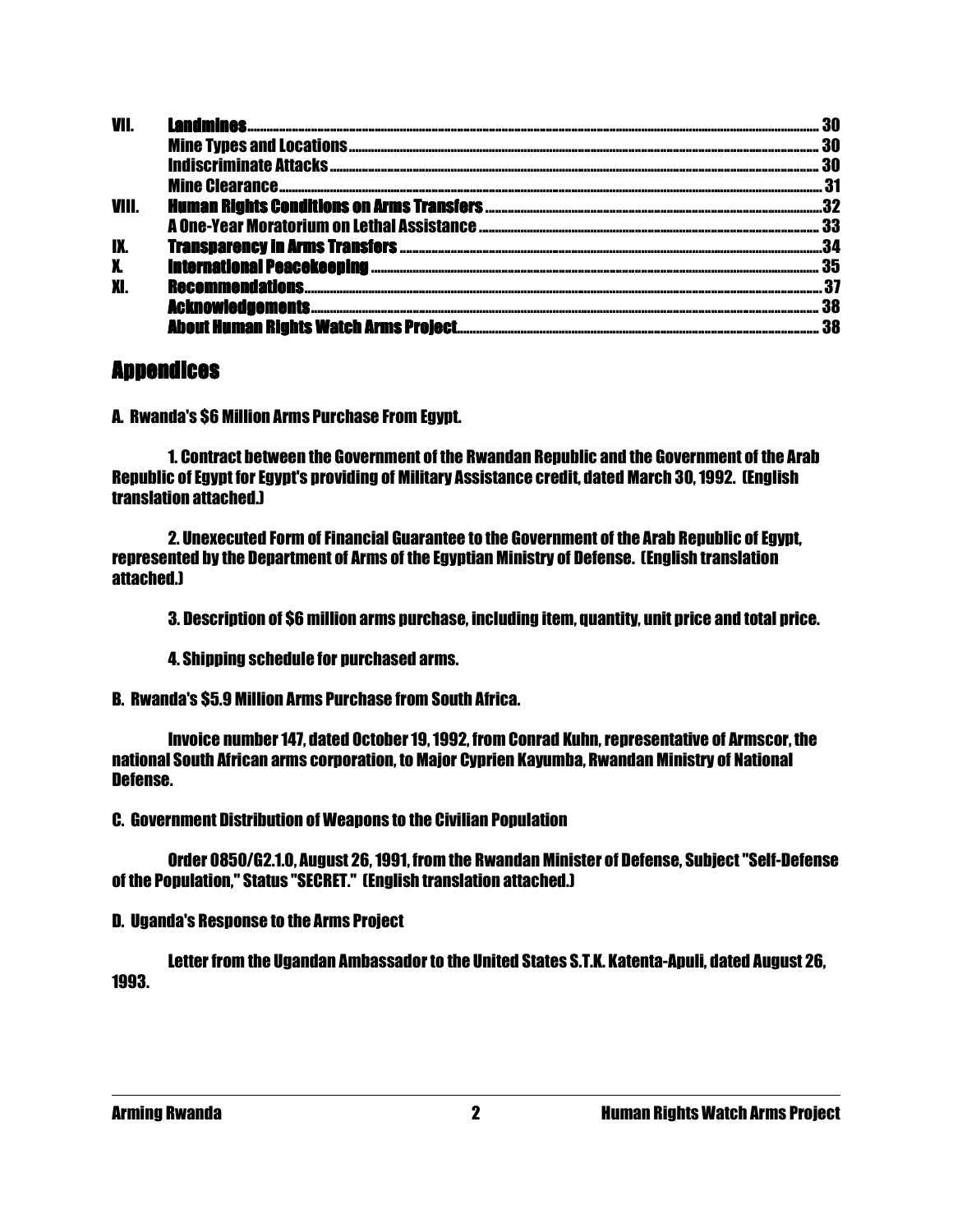#### INTRODUCTION INTRODUCTION

 "The RPF had superior weapons. Whatever new equipment we acquired, they had it before us." James Gasana Rwandan Minister of Defense.

 "The country is flooded with weapons. Two beers will get you one grenade."

A Western diplomat in Kigali.

 Rwanda is one of Africa's poorest countries. Most of its 7.2 million people are, by tradition, subsistence farmers or cattle herders. Smaller in size than Belgium, Rwanda does not have enough land to go around. The country has almost no industry, few natural resources and has long been dependent on foreign development aid.

 In October 1990, the Rwandese Patriotic Front (RPF) launched an invasion from neighboring Uganda, aimed at overthrowing the Rwandan government. A peace agreement signed in August 1993 has brought the war to a halt, but it appears to be an uneasy peace. An estimated 4,500 people, both combatants and noncombatants, died in the conflict. The fighting also uprooted nearly one million civilians, or one out of every seven Rwandans.

In addition, approximately 2,000 civilians were killed as a result of human rights violations related to the war but not directly part of the conflict. The Rwandan army killed many hundreds of civilians both in support of communal violence against the minority Tutsi population and during combat operations against the RPF. The Rwandan army also summarily executed civilians designated by civilian authorities.

 Civilian groups, composed of majority Hutu, committed widespread acts of ethnic violence against Tutsi. These rampaging crowds were incited and led by local administrators and by militia attached to Rwanda's long-time ruling political party, the National Republican Movement for Democracy and Development (MRND). They destroyed crops, stole food, slaughtered cattle, burned homes and attacked their neighbors using machetes, spears and clubs.

 In a development with frightening implications, other civilian groups have been armed by governing authorities with Kalashnikov rifles. These armed groups are increasingly involved with the militias that have been responsible for many abuses.

 The RPF also committed numerous human rights violations. Up to several hundred people were extrajudicially executed by the RPF. The victims included government officials as well as civilians thought to support the government. The RPF forcibly moved hundreds, perhaps thousands, of people from Rwanda into Uganda in order to create free-fire zones. RPF forces also stole food, cattle and other property from Rwanda's refugee population.

 The influx of weapons from foreign sources to both sides contributed significantly to needless and abusive civilian deaths and suffering. Sources from both sides told the Arms Project that as one side received more weapons, and weapons of greater lethality, the other tried to match it. Foreign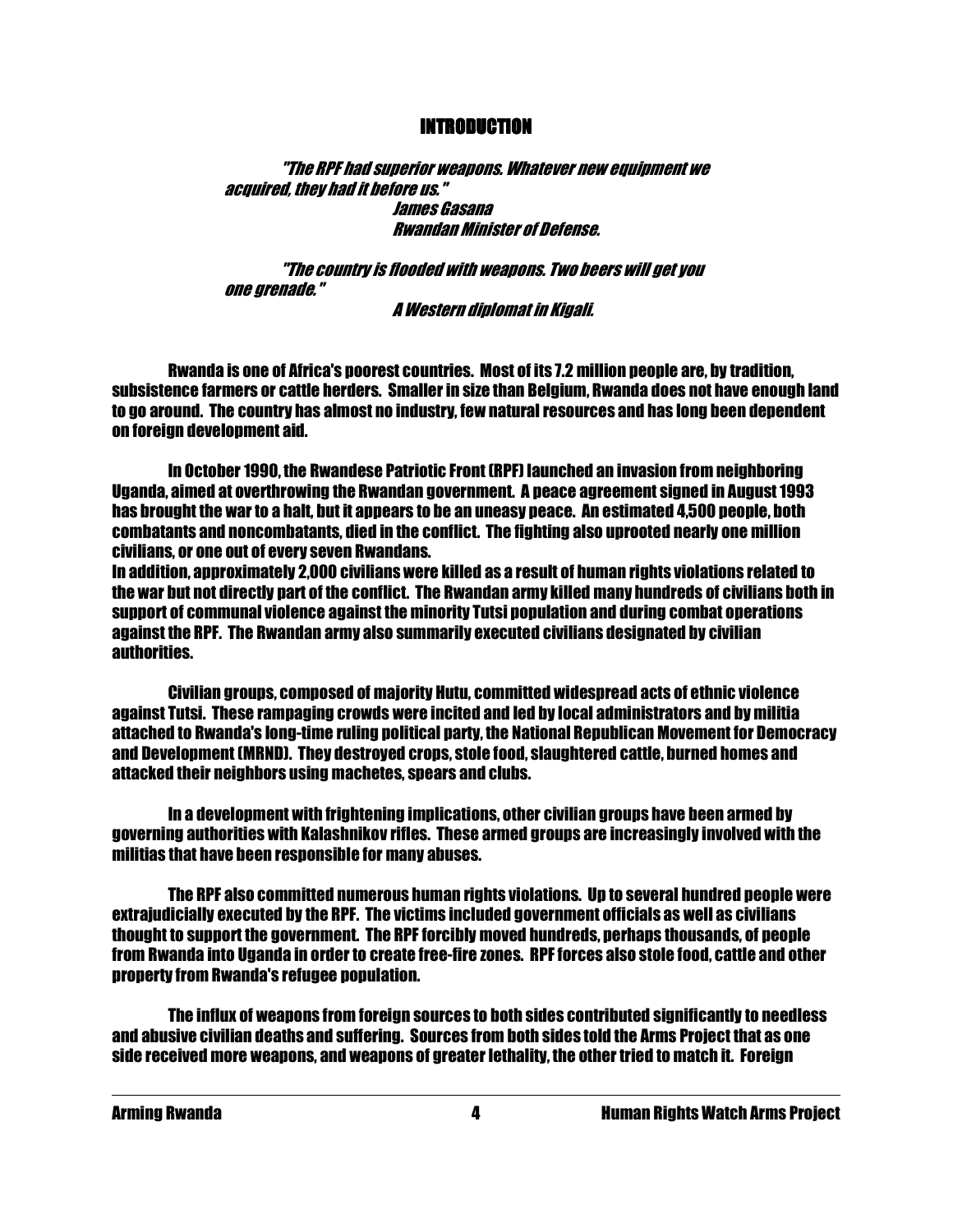governments and other suppliers were more than willing to fuel this arms race. This small, impoverished nation, which was already unable to meet its own human needs, devoted its scarce resources to an unprecedented accumulation of a wide variety of arms, including the introduction of heavier, long-range weapon systems.

 The origin of many of the weapons used in the Rwandan conflict has remained in question. The government claims to have bought arms "with its own funds" legally on the open market. The RPF claims to have stolen arms from the Ugandan military, with which it still enjoys warm relations, captured additional arms from the Rwandan army, and bought others on the open market. Both sides' sources of arms, the funds to buy them, and the human rights abuses resulting from the influx of weapons is the focus of this report.

 The Rwandan war formally ended with the signing of a peace agreement August 4, 1993, known as the Arusha Peace Agreement. However, implementation of the peace agreement's accords is already behind schedule.

 The recent wave of violence in neighboring Burundi, which has left 10-50,000 dead and which also pits Tutsi against Hutu, does not bode well for Rwanda. Indeed, many observers believe that there is little chance that the peace accord, which calls for integration of the two armies, will be implemented. The killings in Burundi have again inflamed the hatred and mistrust of Tutsi and Hutu in Rwanda. The possibility of renewed fighting is very real.

#### **Summary of Key Findings**

 1) The Arms Project has obtained confidential documents concerning a \$6 million arms sale to Rwanda by Egypt. The Arms Project has also received information that France's nationalized bank, Credit Lyonnais, made the \$6 million deal possible through provision of a bank guarantee. The terms of this purchase, including the roles of Credit Lyonnais and France, had been secret. It included automatic rifles, mortars, long-range artillery, shoulder-fired rocket launchers, munitions, landmines, and plastic explosives. The Arms Project asked official representatives of France, Egypt and Credit Lyonnais about this transaction. All declined comment. However, Rwandan Minister of Defense James Gasana confirmed the existence of this transaction to the Arms Project.

 2) The Arms Project has also obtained an invoice concerning a \$5.9 million arms purchase from South Africa. The Rwandan government obtained these arms in contravention of the United Nations Security Council resolution opposing the importation of arms from South Africa. This purchase included automatic rifles, machine guns, grenade launchers and munitions.

 3) Rwanda has also purchased weapons from France, both before and after the war began in October 1990. These include mortars, artillery, armoured cars and helicopters. These sales are not disputed by France. France also deployed up to 680 troops in Rwanda during the war, in addition to providing military advisors.

 France denies that its forces played any direct role in the fighting. However, sources told the Arms Project that French troops played a direct role in the conflict, including provision of infantry support for Rwandan forces during the February 1993 offensive. This goes well beyond France's selfproclaimed mandate merely to protect the lives and ensure the evacuation of French expatriates and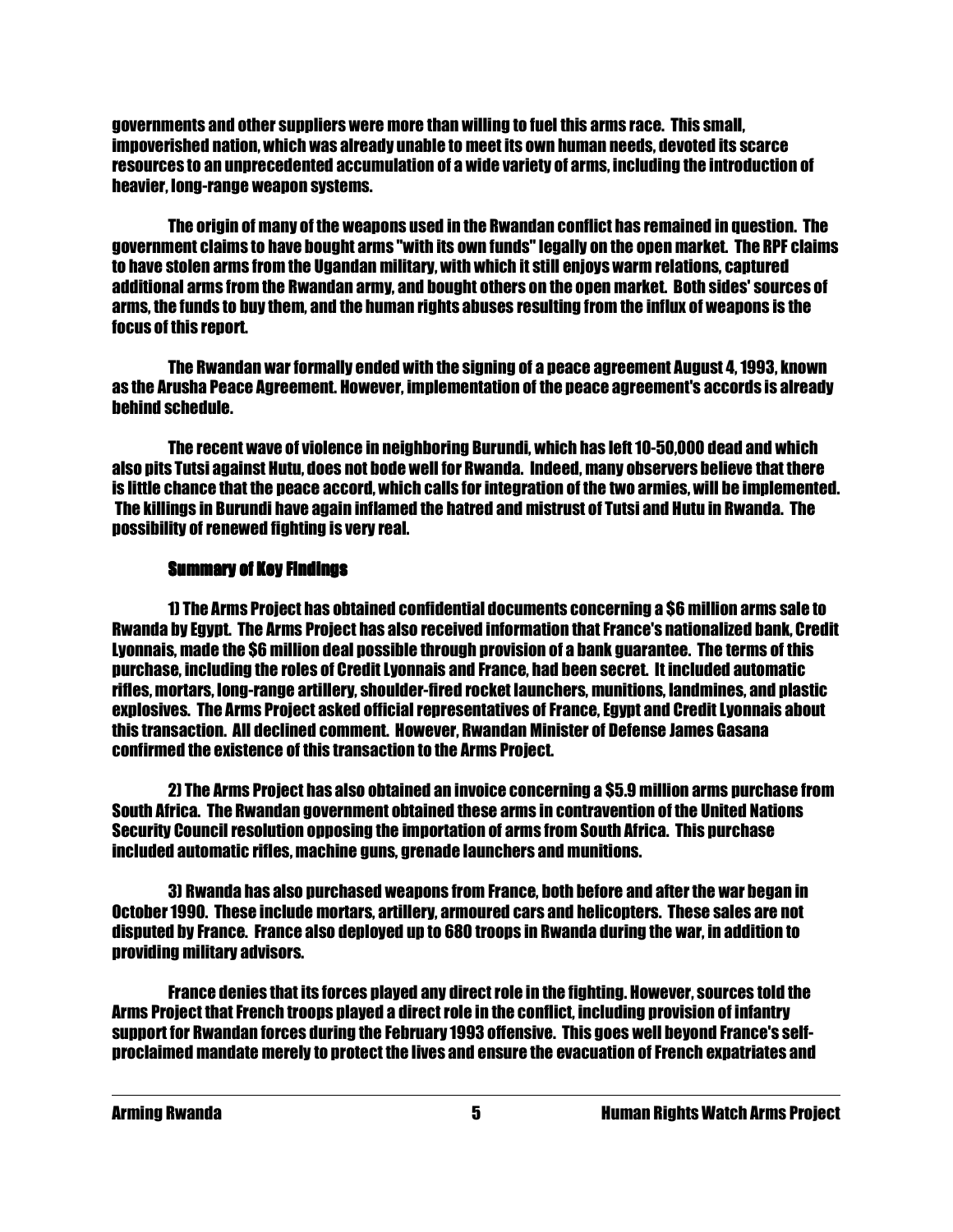other foreign nationals. Sources also told the Arms Project that French trainers advised Rwandan field officers in tactical combat situations, going beyond France's other self-proclaimed mandate merely to train Rwandan forces.

 4) The Arms Project has obtained a secret Rwandan government document showing that the government formed paramilitary "self-defense" groups in select communities, where human rights violations took place.

 5) Sources told the Arms Project that Uganda provided weapons, munitions and other military supplies to the RPF. These included munitions, automatic rifles, mortars, artillery and Soviet-designed Katyusha multiple rocket systems. Sources told the Arms Project that Uganda allowed the rebel movement to use its territory as a sanctuary for the planning of attacks, stockpiling of weapons, raising of funds and movement of troops. Official representatives of both Uganda and the RPF categorically deny that Uganda provided any military assistance to the RPF.

#### **Summary of Recommendations**

 The Arms Project calls upon the international community to impose an at least one year moratorium on all lethal military assistance or sales to any party in the Rwandan war. All countries which choose to sell arms or provide military assistance should legally and explicitly condition it upon the human rights performance of the recipient. Weapons of increased lethality and technological sophistication should not be introduced into Rwanda, given the appalling levels of human rights abuse engaged in by all parties. All governments, including Egypt, France, South Africa, and Uganda, should fully disclose the nature of their military assistance and arms transfers to the RPF and Rwandan government.

 United Nations peacekeeping forces should be put in place and brought up to full strength as quickly as possible, consistent with U.N. resources and other peacekeeping demands, in order to monitor compliance with the cease-fire and implementation of the peace accord, for the purpose of reducing on-going human rights abuses. Their mission ought explicitly to include monitoring of human rights abuses and arms acquisitions by all parties. Foreign armed forces which are not under the command of international monitoring organizations should not be deployed in Rwanda, given the involvement of foreign armed forces with abusive forces in the conflict up to this point. French, Zairian and Ugandan troops should be barred from participation in any international peacekeeping efforts in Rwanda because of their past association with abusive parties in this conflict. The Rwandan government and the RPF should destroy weapons rendered unnecessary by the war's end under the supervision of international monitors, because of the likelihood, in a war marked by such severe abuses by all parties, that renewal of fighting with these weapons would result in further abuses.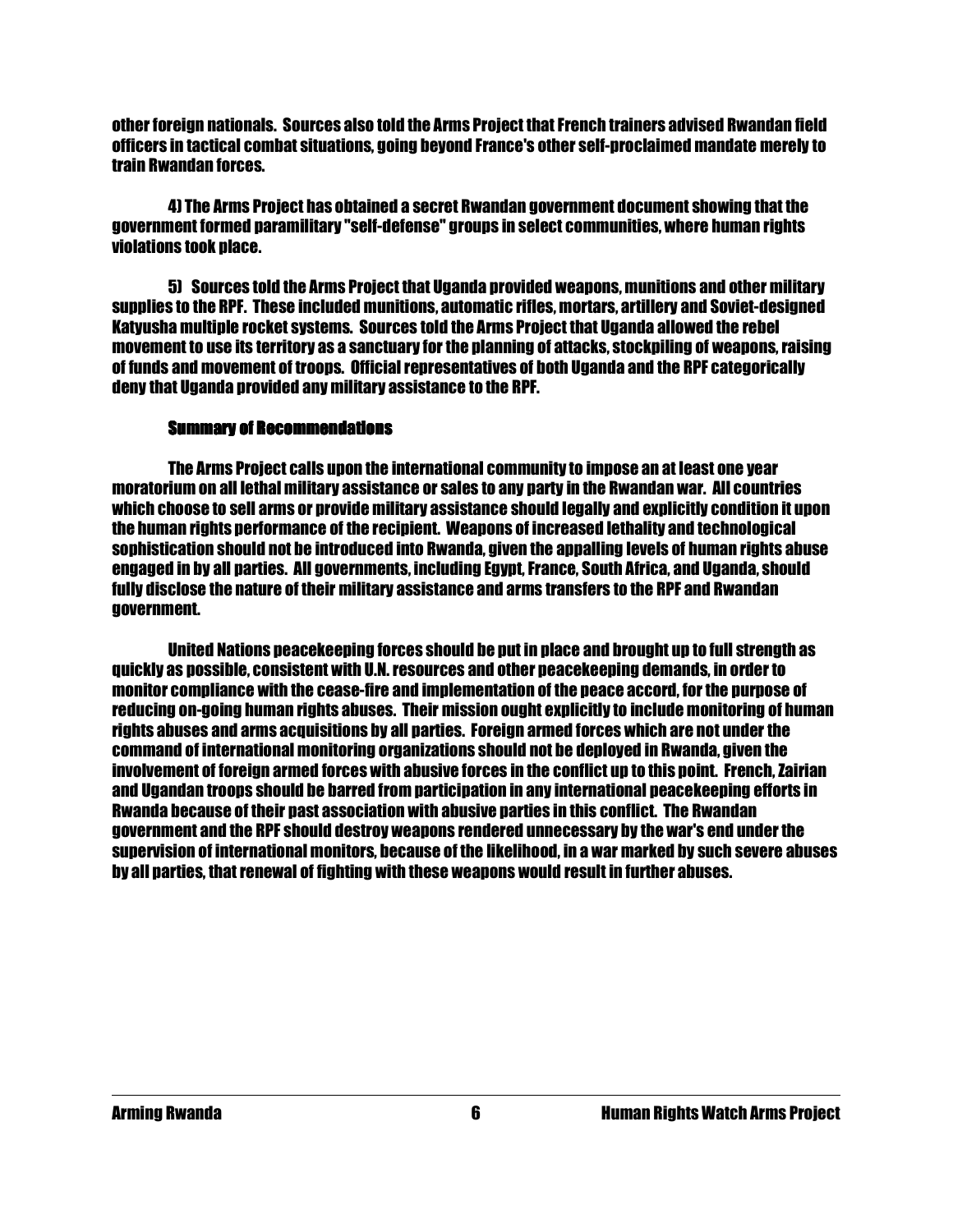#### **I. HISTORICAL BACKGROUND TO THE WAR**

 "What the Banyarwanda want is not necessarily to go back, but to have a sense of national identity, to have citizenship, and the protection of the Rwandan flag."

Toni, RPF military officer and former NRA

 soldier RPF Zone of Control, Rwanda.

 "The involvement of Uganda in this conflict is evident. The attack came from there, and also we know that it was conducted, led by NRA military officers."

> Colonel Deogratias Nsabimana Chief of Staff, Rwandan Army Kigali, Rwanda.

#### The Banyarwanda and Uganda The Banyarwanda and Uganda Uganda

 On October 1, 1990, the RPF invaded Rwanda from Uganda. Most of the people in this invasion force were Banyarwanda, or refugees who have either left or fled Rwanda over the past four decades. Most of them are also Tutsi, one of Rwanda's three social or ethnic groups.<sup>1</sup>

 From the seventeenth century until the monarchy was overthrown in 1961, the Kingdom of Rwanda was a highly organized and stratified state. Most noblemen, military commanders, local officials and cattle herders were Tutsi. Most people among the remainder were Hutu, who were predominately subsistence farmers. A small minority of hunters and potters were Twa. They made up 14, 85 and 1 percent of the population respectively. The system was based largely on class, as a rich Hutu could become a Tutsi despite his Hutu past. Nonetheless, these social groups have ethnic distinctions. To this day, all Rwandans are required to carry apartheid-like cards which identify their specific social category.

 Tutsi leaders dominated Rwanda as an elite ruling class, although most Tutsi, like Hutu, were also poor. Tutsi leaders, however, were highly conscious of their distinctiveness, and considered their group to be physically and intellectually superior. Colonialism only aggravated this division. Belgium governed Rwanda as a protectorate from 1919 to its independence in 1962. Belgium allied itself with the dominant Tutsi throughout most of this period, but switched to supporting the Hutu when they rose against the Tutsi in 1959.

 As Hutu moved into positions of power, they harassed and threatened Tutsi, and began removing them from office and dismantling their long-standing privileges. This led to violent clashes between the

<sup>&</sup>lt;sup>1</sup> The information for this historical background was drawn from: Catharine Watson, *U.S. Committee for Refugees Issue Paper*, "Exile from Rwanda: Background to an Invasion," February 1991; and, Africa Watch, *News From Africa*, Vol. 5, No. 7, "Beyond the Rhetoric: Continuing Human Rights Abuses in Rwanda," June 1993.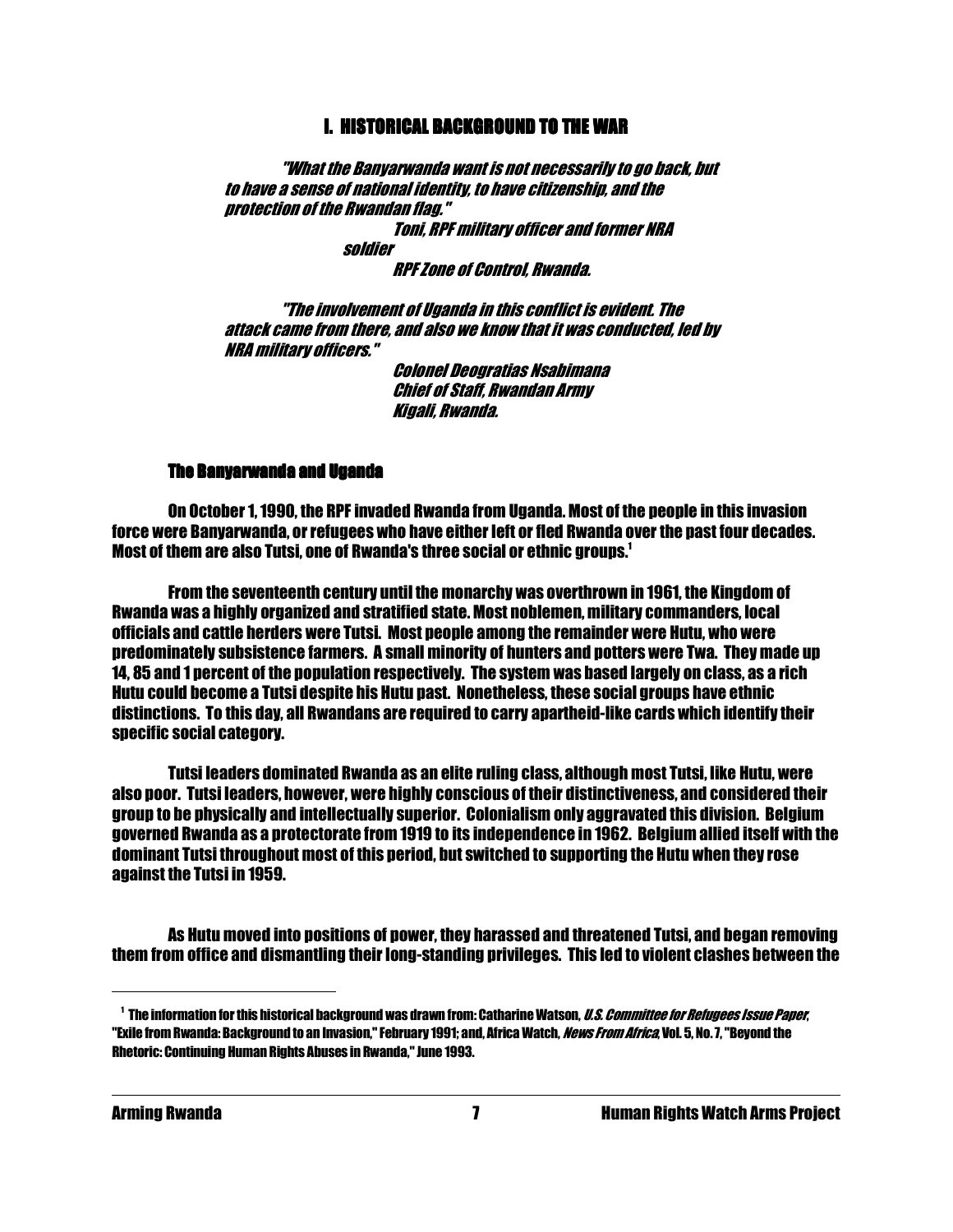two groups. By 1960, hundreds of Tutsi had been killed, and tens of thousands had been internally displaced. Independence in 1962 only led to more violence. Tutsi began fleeing to other countries, creating the initial Banyarwanda refugees.

 The first Tutsi guerrilla group, known as the Inyenzi, was formed among Banyarwanda refugees in 1961. They attacked Hutu targets in Rwanda from Uganda, Burundi, Zaire and Tanganyika (Tanzania). Hutu leaders responded by lashing out against more Tutsi in Rwanda. The government executed some 20 prominent Tutsi leaders, while Hutu crowds killed as many as 20,000 others over the next several years. By 1964, the United Nations High Commissioner for Refugees (UNHCR) estimated that about 150,000 Banyarwanda had fled to Tanzania, Burundi, Zaire and Uganda. At present the number of Banyarwanda refugees, which includes those who fled Rwanda as well as their descendants, is estimated between 400,000 and 500,000.

 Of these, about 200,000 have lived in Uganda. But most Banyarwanda there, as in other African countries, remain refugees without statehood, legal citizenship or official residence. This has left them vulnerable to deportation, displacement or harassment from host countries. The Ugandan Banyarwanda suffered especially under President Milton Obote, later under President Idi Amin, and, in the early 1980s, again under President Obote.

 In 1981, Ugandan Minister of Defense Yoweri Museveni defected with a small group of army supporters to form a guerrilla army to fight against the then-Ugandan government. After five years of war, Museveni took power in Uganda with an army of 14,000 men. At least 2,000 of them were Banyarwanda refugees from Rwanda who had suffered under previous Ugandan regimes and had joined his movement.

 Museveni and his army, reorganized as the National Resistance Army (NRA), have ruled Uganda since 1986. But within two years of their victory, Banyarwanda leaders who had fought alongside Museveni began to plan their own invasion of Rwanda. One of them was Major General Fred Rwigyema, a senior NRA military commander. Another was Major Paul Kagame, head of the NRA's military intelligence from November 1989 to June 1990. They had both been with Museveni from the beginning.

 The October 1990 RPF invasion force was commanded by Rwigyema. Ugandan officials claim that Rwigyema was removed from the NRA by a decision of the Ugandan National Resistance Council prior to the invasion, and that he and other leaders were acting entirely on their own. (See Appendix D.)

 About half of Rwigyema's initial invasion force of some 7,000 troops were NRA soldiers. Hundreds of mid-ranking RPF officers were also officers in the NRA. Dozens of senior and top NRA intelligence, logistics and operations commanders now hold top command positions in the RPF. These soldiers brought with them their own personal weapons as well as heavier equipment. Most arms the RPF used in the invasion came directly from the stocks of the NRA.

 Ugandan President Museveni claims that neither he nor any of his officers who remained loyal had any prior knowledge of the RPF's plans. President Museveni was on an official state visit to the United States, when he says he received an urgent phone call: "I was asleep in my hotel in Washington. My army commander rang and said: `There's a problem. The Banyarwanda boys are deserting'. We were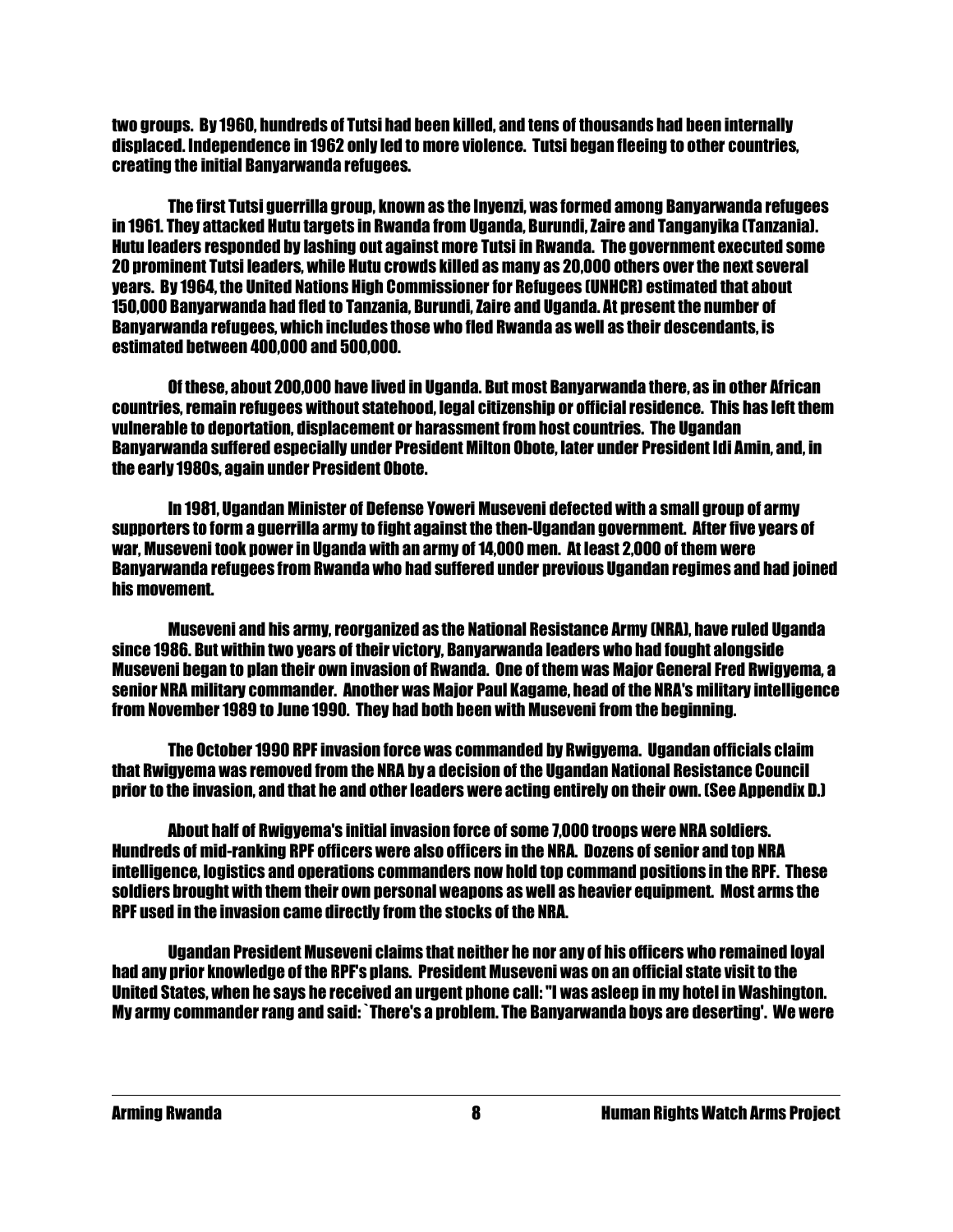taken by surprise by the speed and the size of the desertions."<sup>2</sup>

 RPF commander Rwigyema died on the second day of the invasion. He was eventually succeeded by NRA Major Paul Kagame, who was in the United States on a joint Ugandan/American military training program when Rwigyema died. Kagame returned to Kampala, the Ugandan capital, traveled to southern Uganda, entered northern Rwanda, and by November became the RPF's top military commander. It remains unclear on what date he resigned or deserted his post in the NRA.

#### **Rwanda and the Habyarimana Regime**

 Hutu attacks against Tutsi diminished after 1966, although widespread discrimination continued. In 1973, Hutu crowds - possibly orchestrated by the military - renewed attacks against Tutsi. Then Minister of Defense Juvenal Habyarimana executed a military coup, invoking the need to reestablish order.

 Under the pretext of easing tensions, President Habyarimana established a policy of "balance" to purportedly distribute resources and jobs equally between the two groups. But, the Habyarimana regime over time came to discriminate against both, as most of the resources and key positions went to his family, friends and associates from the region of his own birthplace in northwestern Rwanda. The President and his National Republican Movement for Democracy and Development (MRND) have ruled Rwanda as a one-party state. Until recently, the most important government posts were still controlled by MRND ministers. Many are related by birth or marriage to the President.

 In July 1990, in response to growing domestic opposition and pressure from foreign aid donors, President Habyarimana began a process of political reform. It allowed for the establishment of other political parties and the sharing of power. President Habyarimana announced that Rwanda would be a democratic republic within two years.

 These reforms had just begun when the RPF launched its invasion on October 1, 1990. Although the invading forces remained isolated to northeastern regions of the country, forces loyal to the Habyarimana regime simulated a firefight in Kigali, the Rwandan capital, on the night of October 4. $^{\rm 3}$  This alleged RPF attack was used as a pretext for a government crackdown against Tutsi civilians.

 Fighting in northeastern Rwanda was heavy for several weeks, but the government successfully repelled the RPF invasion force by November. At least 500 people died in the fighting, which created 350,000 refugees. The RPF retreated to Uganda, where its forces regrouped, retrained and rearmed with new and heavier weapons. Using Uganda as a base, these forces launched a series of small excursions into northern Rwanda throughout 1991 and 1992.

 The ruling MRND party agreed to form a coalition government with four other parties in April 1992. Most of these parties' leaders are Hutu. They appear to have little connection or active sympathy

<sup>2</sup> From "Exile from Rwanda," p.14.

<sup>3</sup> See "The Report of the International Commission," p.32. The Arms Project interviewed former Rwandan government and military officials, who confirmed that this alleged attack was staged by the government.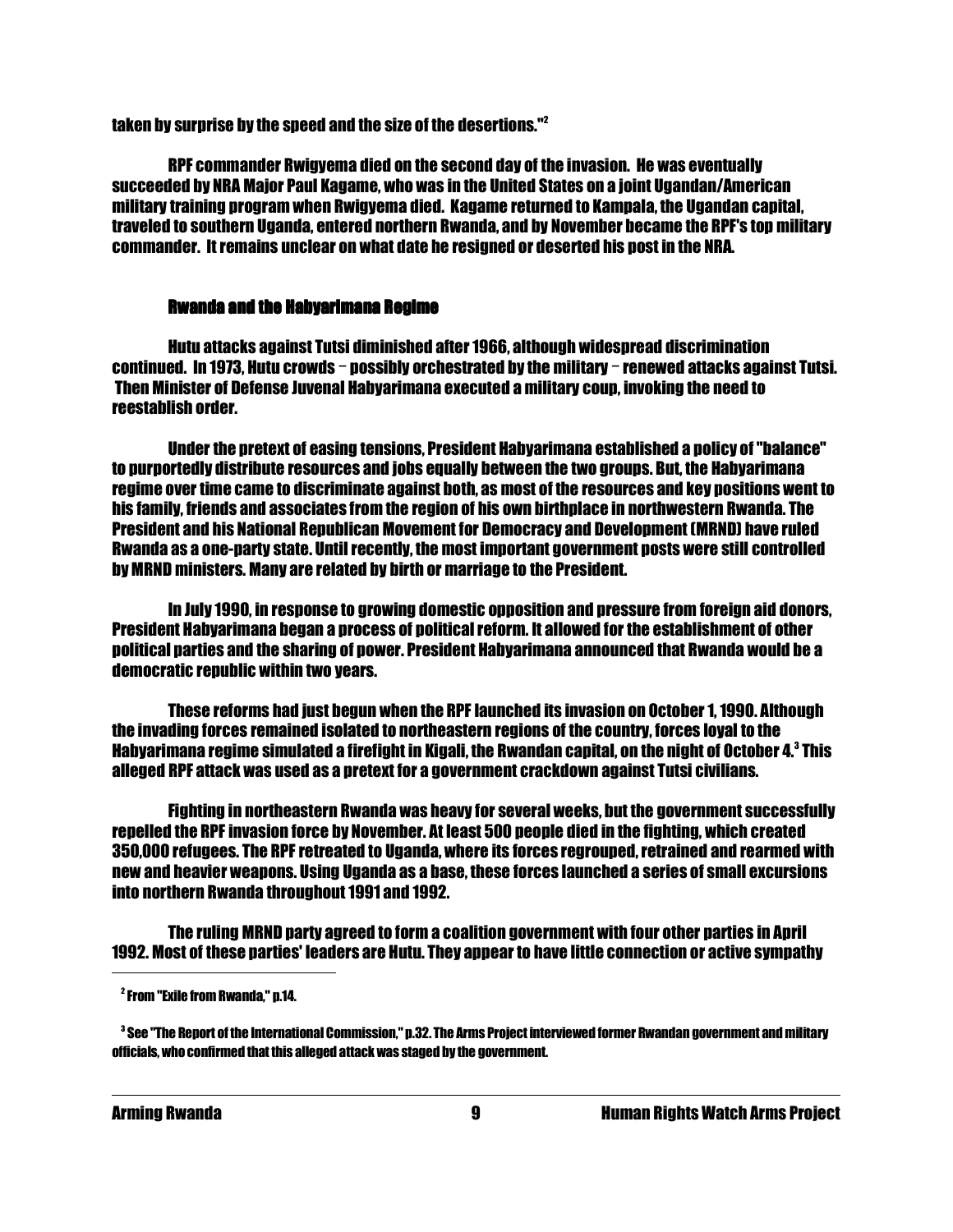for the RPF. The government was to hold power for a year, while it prepared to hold national elections. Half the ministerial posts were allocated to opposition political parties. Executive power was formally divided between the President and the Prime Minister, a leader of the Republican Democratic Movement (MDR), the largest of the opposition parties.

 After several unsuccessful diplomatic attempts to end the war, representatives of the Rwandan government and the RPF signed a cease-fire at Arusha, Tanzania in July 1992. Negotiations led to several further accords, notably the protocols on power-sharing which were signed on October 30, 1992 and January 9, 1993. But President Habyarimana subsequently rejected the protocols, stating his dissatisfaction with the distribution of ministerial posts among the political parties. Habyarimana's party, the MRND, organized demonstrations, including one which shut down the capital on January 20, 1993.

 On February 8, 1993, the RPF violated the cease-fire, opening combat along much of the northern front in addition to new points of entry from Uganda. The RPF said that continuing abuse of human rights by the Habyarimana regime including the massacre of more than 300 Tutsi in northwestern Rwanda in January 1993 was one justification for its offensive. This fighting was the heaviest of the war. Hundreds more civilians died, and another 650,000 people were displaced.

 An agreement between the Rwandan Prime Minister and the RPF established a new cease-fire on March 9, 1993. It stipulated that forces return to positions occupied prior to February 8, and that a neutral force set up by the Organization of African Unity monitor the declared De-Militarized Zone between the two armies. Nonetheless, in May 1993 the Arms Project observed fighting across the demilitarized zone. Witnesses and other sources told the Arms Project that the cease-fire had been violated regularly by both sides.

 On August 4, 1993, the two sides signed a peace agreement in Arusha, Tanzania formally ending the war and establishing steps for reconciliation. It calls for: power-sharing through the establishment of a new Broad-Based Transitional Government; the integration of both sides' armies into a single National Army; the integration of troops from both sides's armies into a new National Gendarmerie; and guarantee of the inalienable right of all Rwandan refugees, including those from past decades, to repatriate.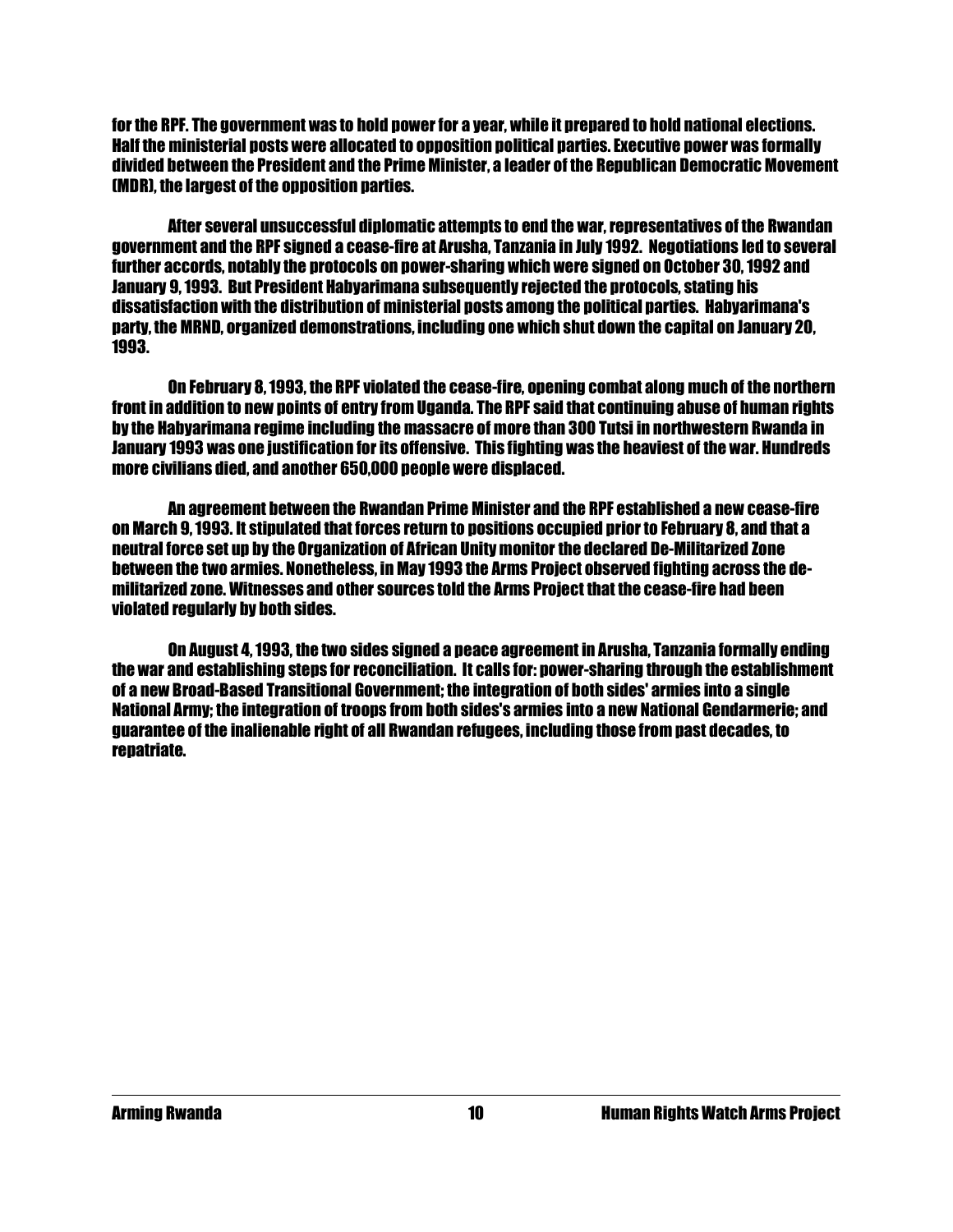#### **II. THE RECORD ON HUMAN RIGHTS<sup>4</sup>**  $\overline{a}$

#### Violations by the Government

 The International Commission which investigated human rights violations in Rwanda at the beginning of 1993 collected testimony from hundreds of witnesses in addition to excavating mass graves. The Commission concluded that armed paramilitary groups working in collaboration with Rwandan civilian officials, as well as government soldiers acting upon the orders of their superiors, killed an estimated 2,000 noncombatant civilians since the war began in October 1990. Most of the victims were Tutsi, and they were killed for the sole reason that they were Tutsi. The number of Hutu killed, almost all of whom were members of opposition parties, rose sharply in the last year of the war. At least 8,000 other civilians were imprisoned without being charged. Among them, hundreds were beaten, tortured or raped. Dozens were extrajudicially executed by their captors. These crimes began immediately after the RPF's October 1990 invasion, and wholesale violations continued as late as January 1993. Authorities at the highest level, including the President of the Republic, consented to the abuses.

 The Rwandan army slaughtered hundreds of civilians in the course of its military operations against the RPF. The army also killed civilians in support of the attacks by Hutu civilian crowds against Tutsi. In a number of other cases, the army assassinated or summarily executed civilians singled out for murder by local authorities. The army also killed RPF soldiers after they had surrendered and laid down their arms.

 In Kibilira in late 1990, in northwest Rwanda in early 1991, and in Bugesera in March 1992, civilian groups composed of Hutu carried out massacres of Tutsi. These crowds were incited and led by local administrators loyal to the Habyarimana regime. They destroyed crops, stole food, slaughtered cattle, burned homes and attacked their neighbors using machetes, spears and clubs. In Bugesera, for example, almost 300 people were killed, most of them hacked to death by machetes. One man said they killed his wife and four children, throwing his wife's body into a latrine.<sup>5</sup>

In 1992, the MRND and its allied party, the CDR, formed militias, known as *Interahamwe* ("Those Who Attack Together") and *Impuzamugambi* ("Those Who Have the Same Goal"), and began dispersing them throughout the country. By late 1992, the militia had taken the lead in violence against Tutsi and the political opposition. More than 300 Tutsi and members of opposition parties were massacred in northwestern Rwanda in late January 1993 by these private militia at the direction of local and central government authorities. In February and March, smaller scale attacks claimed the lives of at least thirty others.<sup>6</sup> In mid-March, after a flurry of domestic and international criticism about attacks by militia,

<sup>4</sup> This section on human rights abuses is based on the investigation by Africa Watch and others in January 1993 that resulted in "Report of The International Commission of Investigation on Human Rights Violations in Rwanda since October 1, 1990," (March 1993), which was prepared jointly by Africa Watch, the International Federation of Human Rights (Paris), the Inter-African Union of Human Rights (Ouagadougou), and the International Center for Human Rights and Democratic Development (Montreal). This section also draws from Africa Watch's *News From Africa*, Vol. 5, No. 7, "Beyond the Rhetoric: Continuing Human Rights Abuses in Rwanda," June 1993.

<sup>5</sup> See "The Report of the International Commission," pp. 25-27.

<sup>6</sup> Africa Watch, "Beyond the Rhetoric," p. 1.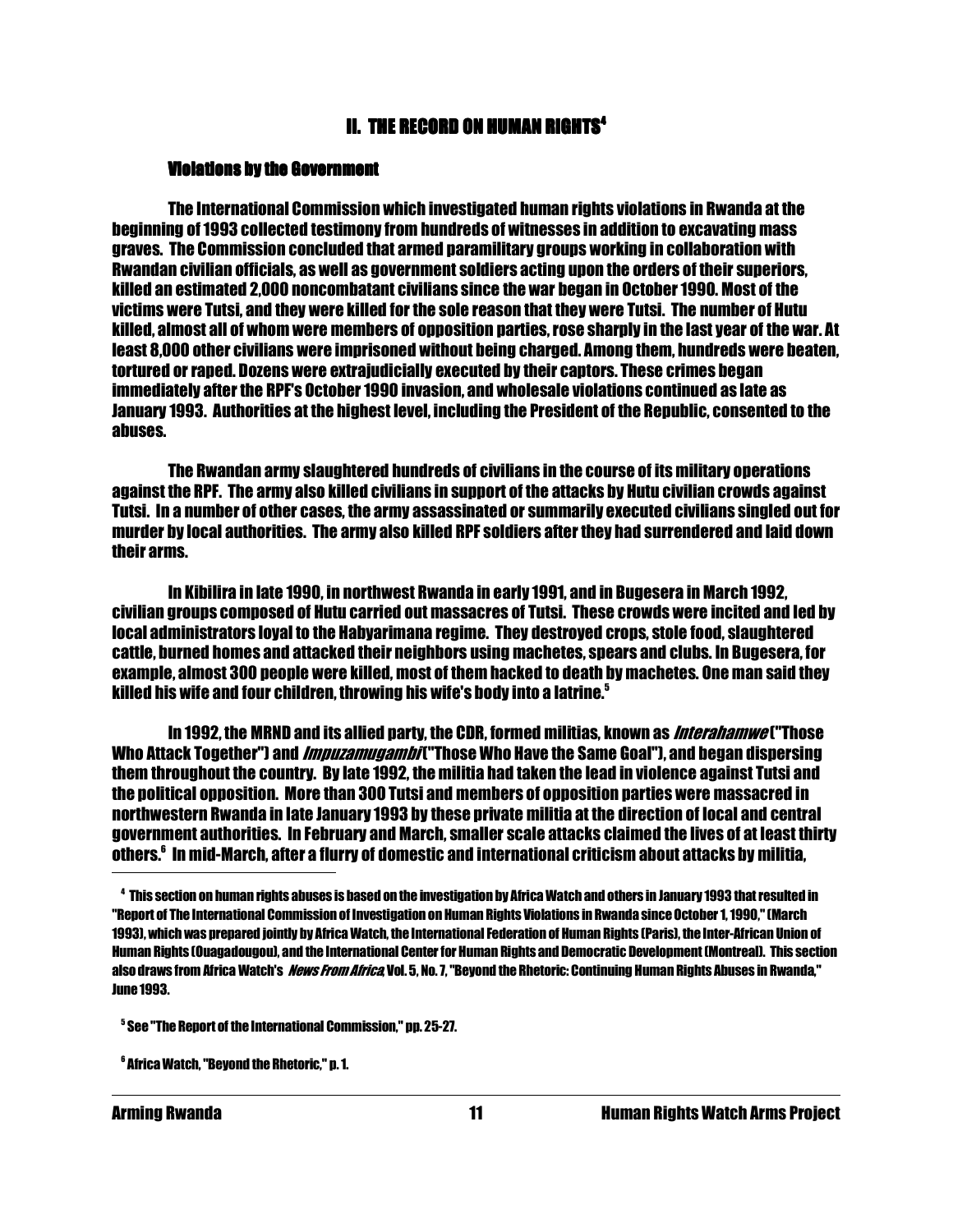President Habyarimana temporarily banned demonstrations by political parties. Since then, the militia have caused no major incidents, but they remain in place and ready to move when ordered.

 Rwandan military and national police authorities also detained hundreds of people in communities and military camps throughout Rwanda. Among these, dozens were beaten or tortured, and an undetermined number were killed. Dozens of other civilians who were seen in police custody later disappeared. For example, in Bugesera in October 1991 local authorities arrested 28 youths and brought them to the Gako military camp. All were severely beaten and eight of them subsequently disappeared or were known to have been killed in the base. Similar abuses took place in Bigogwe, Byumba, Gabiro and Kigali. Rape was also common. The Commission reports that five young girls were raped and then killed by soldiers in Cyera the week of January 4, 1993.

 Major Pierre Ngira received 18 prisoners as commander of the Byumba military camp. The local Burgomaster, Jean-Baptiste Gatete of Murambi, sent them to him on October 7, 1990. Major Pierre Ngira provided first-hand testimony of his treatment of these prisoners to the International Commission. The Commission reports: He ordered that they be put in a hole that had been dug for latrines, six meters by three, and four meters deep. In the morning, those still alive were transferred to prison and the others were buried. Major Ngira claimed that he was distracted by other duties and therefore was uncertain whether victims were buried inside or outside the camp, although he believed it was in the Byumba cemetery. According to other witnesses, however, Major Ngira himself ordered red hot coals dumped on the prisoners in the hole, burning them to death. $7$ 

 The largest detention of civilians took place in Kigali. On the night of October 4, 1990, three days after the RPF invasion, the government simulated an RPF attack in the capital, at least forty kilometers south of the real fighting. Authorities then used this alleged attack to detain at least 8,000 people, mostly Tutsi, without charges. Many were beaten and tortured, and an unknown number of victims were summarily executed.

 Over one year later, government forces staged a second attack on the night of February 4, 1991 at the military camp of Bigogwe in Mutura. The morning after the attack, soldiers organized Hutu crowds to search out and attack Tutsi. More than 300 Tutsi and members of opposition political parties were killed.

 Beatings, killings and disappearances of civilians by the military increased after the February 1993 RPF offensive. Africa Watch reported that Rwandan soldiers killed at least 147 civilians, and beat, raped or arrested hundreds more in the four months following the offensive.<sup>8</sup>

 Soldiers rape and loot frequently and with impunity. So serious and numerous are the instances of indiscipline that President Habyarimana himself has reproached the military for its behavior. But no soldiers have been brought to trial for abuses of civilians.<sup>9</sup>

 $^{\prime}$  See "The Report of the International Commission," p.32.

<sup>8</sup> Africa Watch, "Beyond the Rhetoric," June 1993, p. 8.

<sup>9</sup> Africa Watch, "Beyond the Rhetoric," June 1993, p. 12.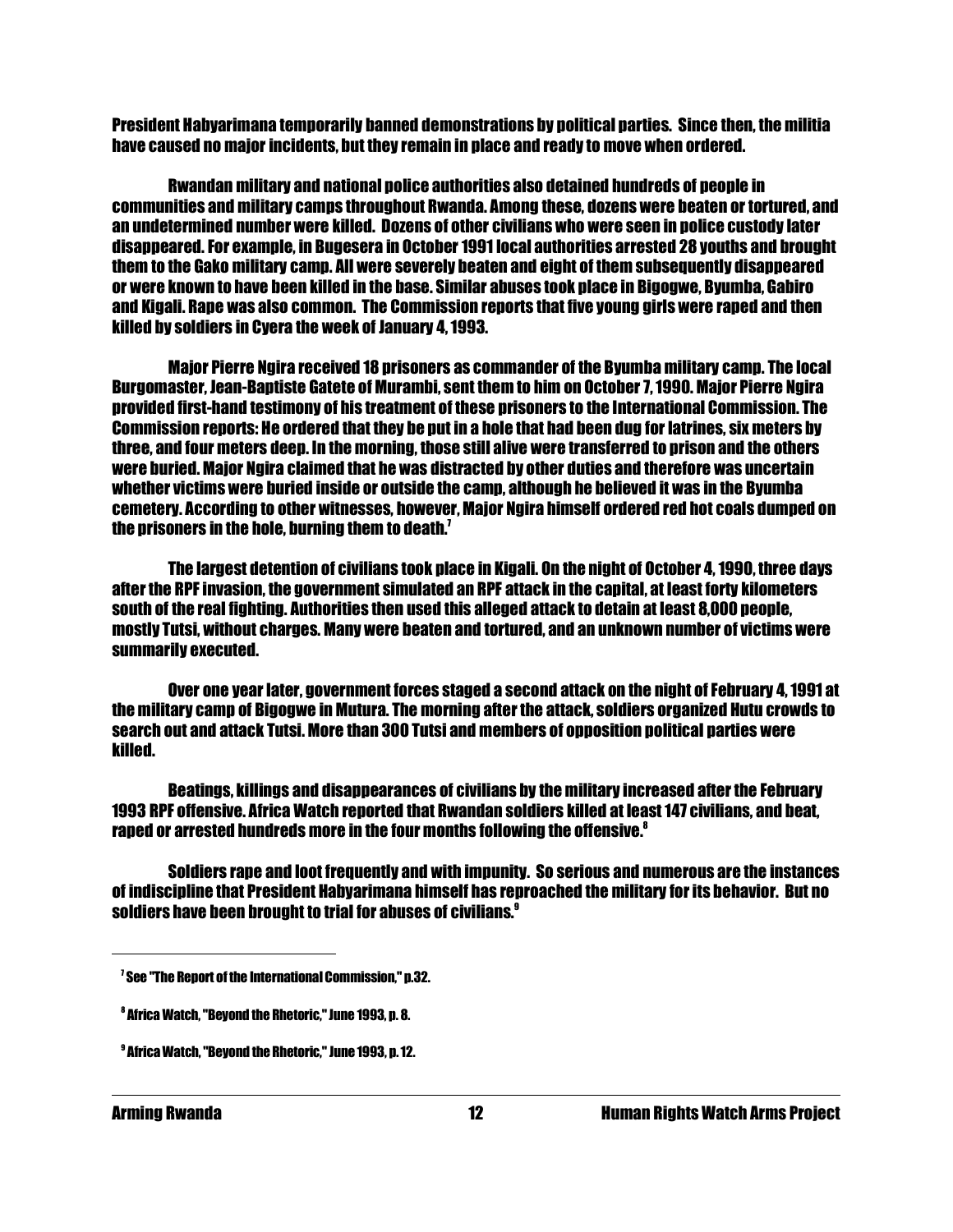#### **Violations by the RPF**

 The RPF has committed extrajudicial executions of up to several hundred civilians and military prisoners. (Investigations to reach a more accurate estimate were only made possible recently by the ending of the war, and are not yet complete.) The RPF has also forcibly moved hundreds, perhaps thousands, of civilians from their homes, pillaged and destroyed their property, and recruited boys and men against their will to serve the RPF as porters and cattleherders. This abuse began with the RPF invasion in October 1990. Although it continued on a lesser scale throughout the war, the abuse increased sharply again with the RPF offensive in February 1993.

 Refugees at camps near Ngarama and Byumba told the International Commission of dozens of cases of abuse. A woman from Muvumba said that in October 1990: "They took all the cattle that they could find, ours and those of other families. They took all our property and they even took people. They killed several persons. They took people from the houses and led them away just like that." $^{\prime\prime}$ 

 A man at a refugee camp near Ngarama told the International Commission of abuse by the RPF in December 1992: "The father, Kwigamba, had stayed [instead of fleeing like other men] because he was sick. They took him and told his wife to stay in the house. They took two other men and they killed them, just like that, for the sake of killing. Kwigamba was killed with a bayonet after the [RPF forces] told the women and children to go home."<sup>11</sup>

 In the wake of the RPF's February 1993 offensive, the RPF extrajudicially executed at least 100 civilians in and near Ruhengeri in northwestern Rwanda. Independent Rwandan human rights groups saw the bodies of several victims and collected testimony of dozens of survivors. Local clergy from Catholic parishes in Gahanga and other communities near Ruhengeri estimate that up to 200 civilians were extrajudicially executed by the RPF in their areas alone. Until recently, continued unrest in this area has made investigation of these crimes not possible. However, although the exact figures remain in dispute, that the RPF is responsible for wholesale human rights violations in and around Ruhengeri is clear.

<sup>10</sup> See "The Report of the International Commission," p.37.

<sup>11</sup> See "The Report of the International Commission," p.38.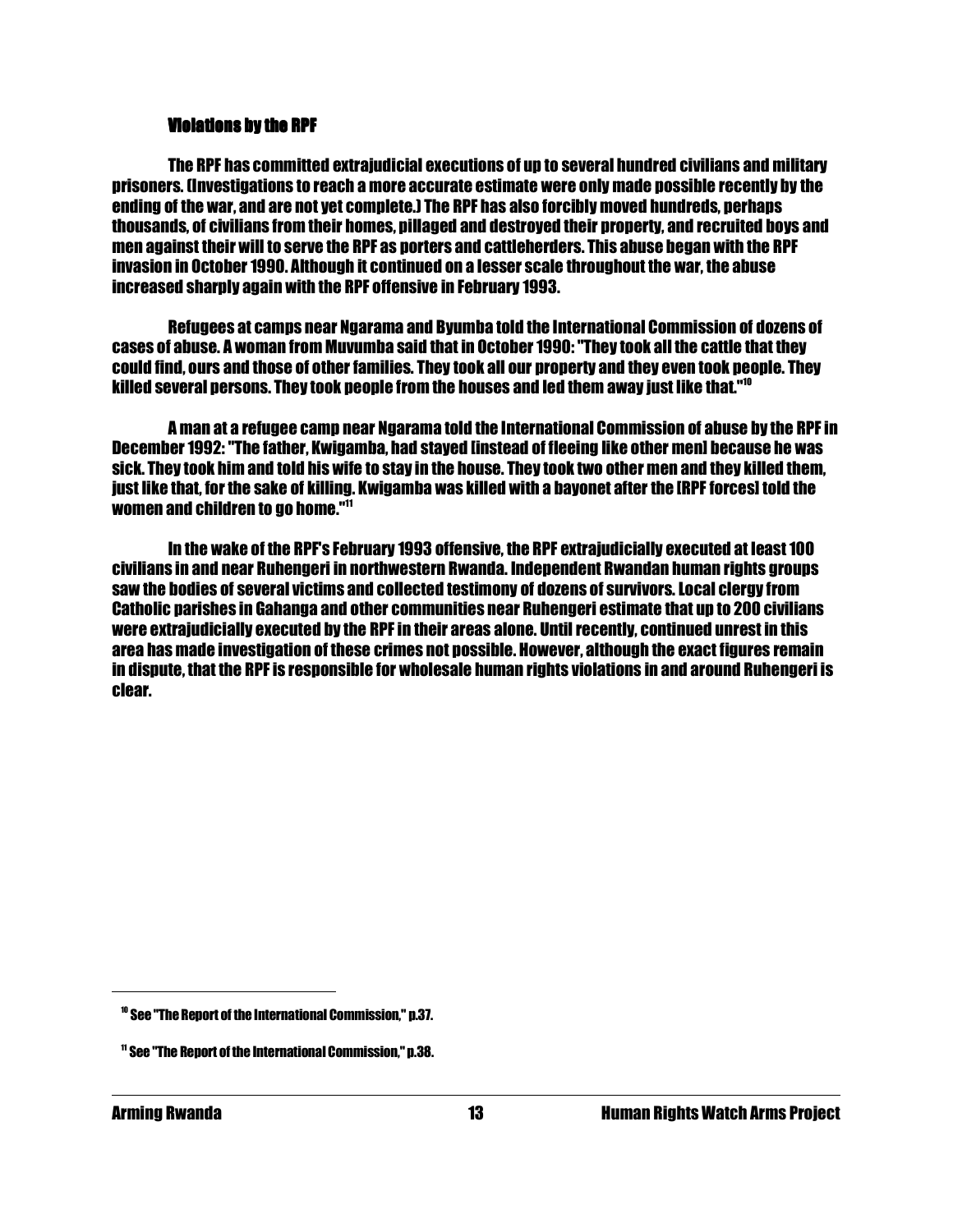#### III. ARMS FLOWS TO THE GOVERNMENT OF RWANDA

 "Our efforts are not partisan for either side." Colonel Cussac French Military Attache and Head of the French Military Assistance Mission to Rwanda Kigali, Rwanda.

 "Cussac is a man in favor of a military solution." A European Diplomat Kigali, Rwanda.

#### **Expansion of the Rwandan Armed Forces**

 When the war began in October 1990, Rwanda had an army of only 5,000 men. They were equipped with light arms including Belgian-made FAL, German-made G-3, and Kalashnikov automatic rifles manufactured by China or countries of the former Eastern Bloc. The Army's most significant weaponry included eight 81mm mortars. six 57mm antitank guns. French 83mm *Blindicide* rocket launchers, 12 French AML-60 armored cars, and 16 French M-3 armored personnel carriers.<sup>12</sup>

 By the war's end, the Rwanda armed forces had expanded to at least 30,000 men, armed with a wide range of light arms, heavier guns, grenade launchers, landmines, and mid- and long-range artillery. The flood of light weapons and the introduction of heavier weapons systems contributed to thousands of civilian casualties and the displacement of hundreds of thousands more.

 France, Egypt and South Africa supplied the vast majority of weapons to arm this expansion. Through its investigations, the Arms Project has identified Egypt as a key arms supplier, has uncovered new information regarding Rwandan purchases from South Africa, and has discovered new evidence confirming the role of France as Rwanda's main military patron.

#### Egypt

 The Arms Project has obtained documents showing Egypt sold \$6 million in arms to Rwanda in March 1992. The deal was apparently made possible by a \$6 million bank guarantee from France's nationalized bank, Credit Lyonnais, according to information received by the Arms Project. In an interview with the Arms Project in Kigali on June 2, 1993, Rwanda's Minister of Defense James Gasana confirmed the existence of this transaction.

Others, however, seemed determined to keep this arms deal and its specific terms - particularly Credit Lyonnais' role - secret. Attache Saliman M. Osman from the Egyptian Embassy in Kigali and Ambassador Ahmed Maher El Sayed from the Egyptian Embassy in Washington, D.C. declined comment to the Arms Project. Likewise, France's Ambassador to Rwanda declined comment. Director of

 $12$  See International Institute for Strategic Studies, *The Military Balance 1990-1991*, London, 1990, p. 140.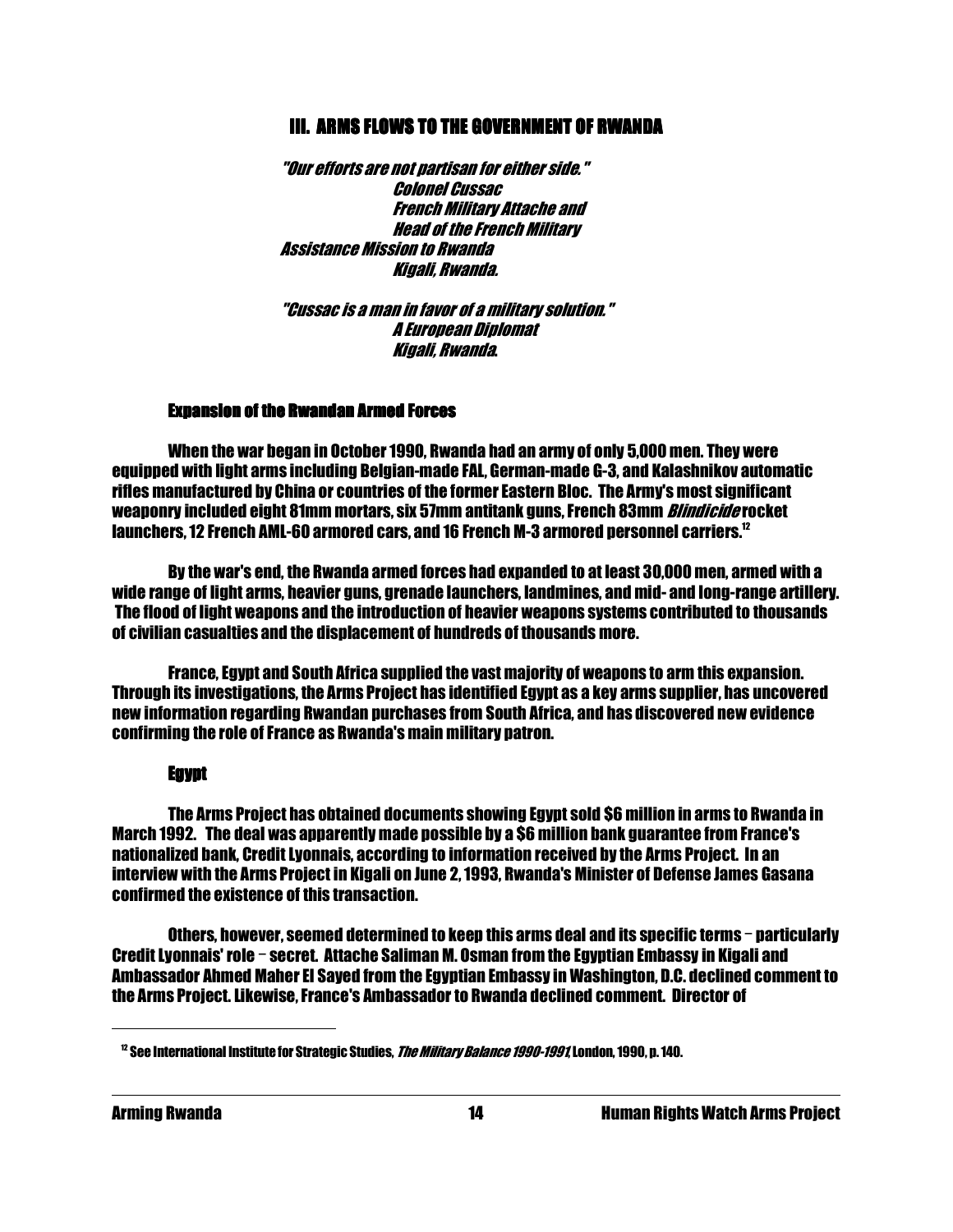Communications for Credit Lyonnais Valerie Sehet in Paris also declined comment, on the grounds that Credit Lyonnais is obligated to respect the confidentiality of its clients.

 According to the terms of the executed, secret agreement between Rwanda and Egypt (see Appendix A-1), Rwanda was to pay \$1 million cash within six months of the signing of the contract. Another \$1 million was to be paid by the delivery of 615 tons of Rwandan tea by the end of 1992. The remaining \$4 million was scheduled to be repaid in annual installments from February 1993 through February 1996.

 The agreement was conditioned on Rwanda obtaining a bank guarantee for the transaction from a "first-rate, international bank approved by [Egypt]." The Arms Project has obtained an unexecuted form of the required bank guarantee. (See Appendix A-2.) Rwandan officials, speaking not for attribution, and other Rwandan and French sources told the Arms Project that Credit Lyonnais provided the guarantee. Although the Arms Project has not been able to obtain final documentary confirmation, it believes that Credit Lyonnais did in fact provide the guarantee, and calls on the governments of France, Rwanda, and Egypt to acknowledge openly this arrangement and to clarify its implications.

 In addition to the delivery of \$1 million of Rwandan tea to Egypt as partial payment for the arms, Rwanda pledged its future tea harvests from the Mulindi tea plantation to Credit Lyonnais as collateral for the guarantee, according to Western diplomats. However, in February 1993 the Mulindi tea plantation was taken over by the RPF. The Arms Project visited this plantation in May and June 1993 while it was under RPF control; its crop had already spoiled. Given this situation with the tea crop, and the Rwandan government's dire financial straits, its ability to make continuing payments to Egypt is questionable. Which of the parties to the transaction may bear losses is not clear.

 The \$6 million deal included a wide range of light arms, infantry support weapons and ammunition:

- $\bullet$  fifty 60mm and twenty 82mm mortars, with ten thousand high-explosive mortar shells;
- \* six 122mm D-30 long-range artillery guns, with three thousand high-explosive artillery shells;
- over six thousand high-explosive shells for 120mm mortars:
- two thousand RPG-7 rocket-propelled grenades:
- two thousand MAT-79 antipersonnel landmines:
- two hundred kilograms of plastic explosives:
- $\bullet~$  at least four hundred and fifty Egyptian-made Kalashnikov automatic rifles; $^{\text{13}}$
- $\cdot$  more than three million rounds of ammunition.

(See Appendix A-3 and A-4.)

#### **France**

 France, in particular, has played a large, but still not completely defined role, in arming and supporting Rwanda's military. France has either supplied or kept operational most of the heavy guns,

<sup>13</sup> These Kalashnikov automatic rifles are Egyptian-made AKMs, commonly referred to as the AK-47. The two weapons are nearly identical, with the AKM being a second generation modification of the original AK-47. In this report, the term Kalashnikov is meant to denote either, although the Arms Project observed only AKMs in Rwanda.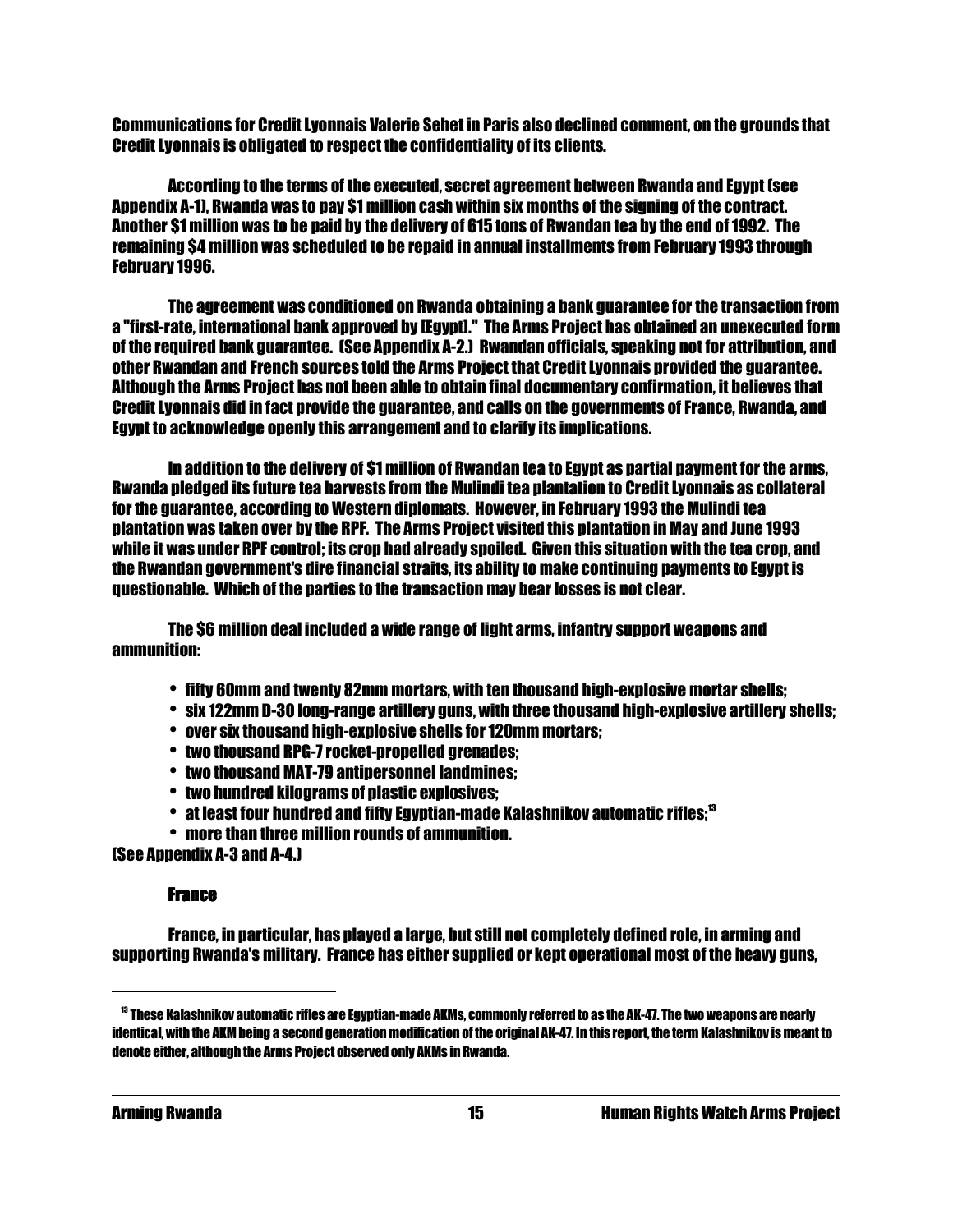artillery, assault vehicles and helicopters used by Rwanda in the war.

 After the initial October 1990 invasion, France supplied 60mm, 81mm, and 120mm mortars, as well as 105mm LG1 light artillery guns. The 120mm mortars and the 105mm guns require a wheeled carriage, and have a range of over 5,700 meters and 11,500 meters respectively. France also provided the spare parts and technical assistance to maintain dozens of French-made armored vehicles, including Panhard Light Armoured Cars, models AML 60/7 and AML 90. Both are equipped with turretmounted cannons and 7.62mm machine guns. France also kept operational French-made Panhard M3 Armoured Personnel Carriers, as well as six French-made Gazelle helicopters.

#### **South Africa**

 The Arms Project has obtained a document dated October 19, 1992 that shows that South Africa has supplied Rwanda with a wide range of light arms, machine guns and ammunition. (See Appendix B.) The Arms Project also observed South African weapons, including R-4 automatic rifles, in use by Rwandan troops, and photographed a variety of South African weapons in use by RPF troops, which the RPF claims to have captured from the Rwandan army.

 About 3,000 Rwandan army troops are now equipped with South African-made 5.56mm R-4 automatic rifles. The R-4 can also launch rifle grenades, and the October 1992 Rwandan purchase from South Africa includes twenty thousand high-explosive grenades, and over 1.5 million rounds of ammunition. In addition, South Africa provided 7.62mm SS-77 machine guns, as well as heavier 12.7mm (.50 caliber) Browning machine guns, and over one million rounds of ammunition. South Africa also sold seventy hand-held 40mm MGL grenade launchers with ten thousand grenades, and one hundred 60mm M1 mortars. This purchase also includes ten thousand M26 fragmentation grenades.

 This arms deal with South Africa is in contravention of a United Nations Security Council resolution opposing importation of weapons from South Africa. However, the import prohibition is voluntary, unlike the U.N. ban on arms exports to South Africa, which is mandatory. U.N. Security Council Resolution 558, adopted unanimously by the Security Council on December 13, 1984." Requests all States to refrain from importing arms, ammunition of all types and military vehicles produced in South Africa."<sup>14</sup>

#### **United States**

 United States military sales and aid to Rwanda have been limited. U.S. military sales to Rwanda totalled \$2.3 million from fiscal years 1981 through 1992. These sales were financed by a \$1.5 million military loan in FY 1981 and a \$750,000 military grant in FY 1986. Another \$600,000 in military sales are estimated for FY 1993. In addition, the U.S. provides grant aid for Rwandan military personnel to participate in the U.S. International Military Education and Training Program (IMET). From FY 1980 through FY 1992, the U.S. provided \$769,000 through IMET to train 35 Rwandan officers and noncommissioned officers at U.S. military schools, with an emphasis on teaching basic infantry and engineering skills. IMET for Rwanda is estimated at \$120,000 for both FY 1993 and FY 1994.<sup>15</sup>

<sup>14</sup> UN Security Council Resolution 558 of 13 December 1984, S/RES/558 (1984), Adopted unanimously at the 2564th meeting.

<sup>&</sup>lt;sup>15</sup> U.S. Defense Security Assistance Agency, *Fiscal Year Series, As Of September 30, 1992* (1993), pp. 298-299; and, U.S. Department of Defense and Department of State, *Congressional Presentation for Security Assistance Programs, Fiscal Year 1994*, (1993), pp. 32, 35, 301.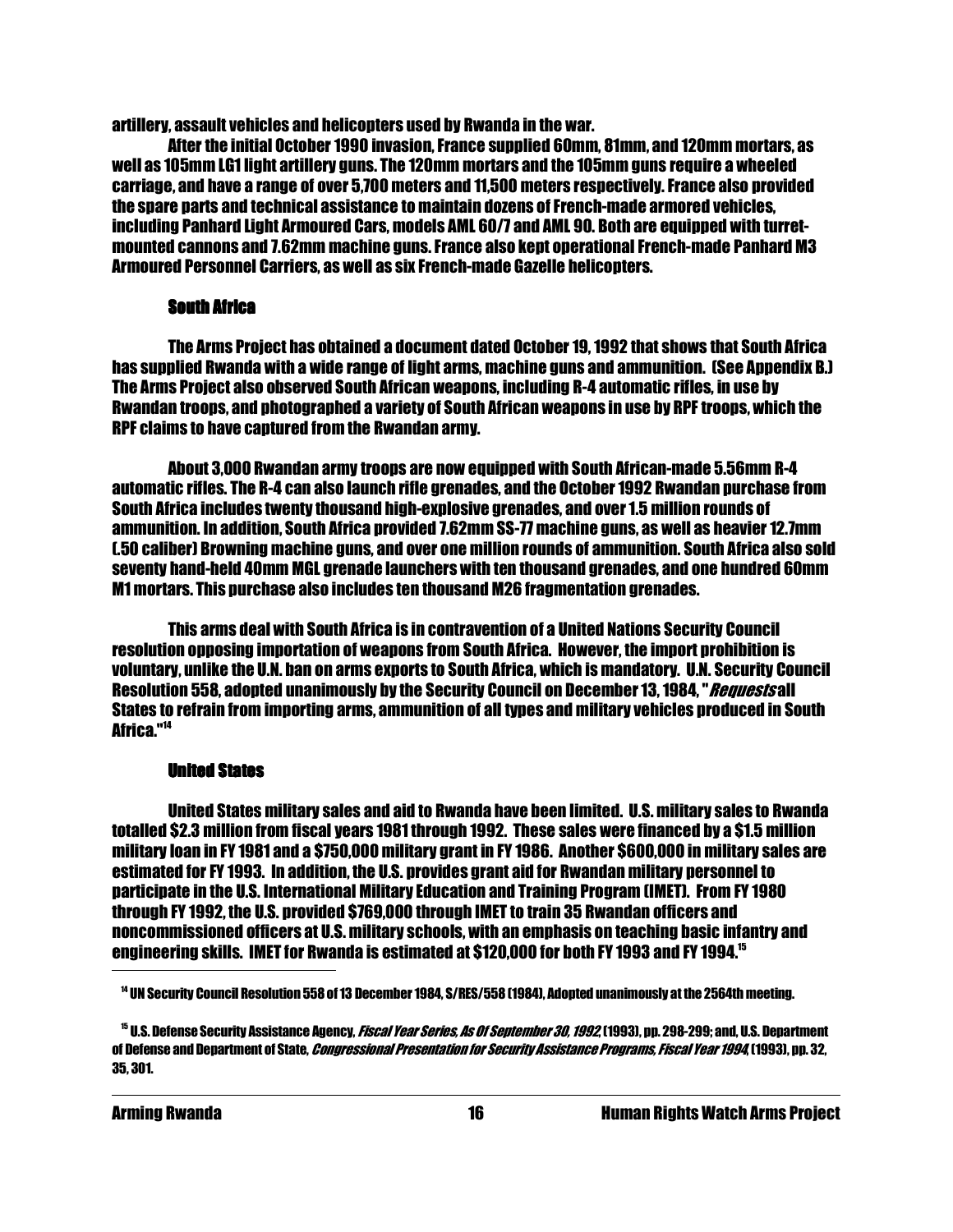It is worth noting, however, that although the level of U.S. military assistance is small, the U.S. has generally been very supportive of the Rwandan government and Rwandan armed forces. In fact, in its 1992 annual report to Congress justifying military aid programs, the Bush Administration stated that "(r)elations with the U.S. are excellent," and that "there is no evidence of any systematic human rights abuses by the military or any other element of the Government of Rwanda."<sup>16</sup>

#### **Other Sources**

 Rwanda has also purchased weapons from both other governments and independent arms dealers, but apart from sources already named above, most other purchases by Rwanda appear to be small. Rwandan military officers and government officials involved in weapons transfers, including Minister of Defense James Gasana, said that Rwanda makes purchasing decisions according to market conditions. Rwandan authorities said they turned to South Africa as a supplier because it offered quality weapons at a better price than Egypt. In June 1993, various officers and officials told the Arms Project that Rwanda was trying to develop new sources in Russia for the same reason.

 Western diplomats told the Arms Project that a variety of African countries have sold Rwanda small quantities of arms. Many sources told the Arms Project that they suspected or "had heard" that Libya had provided Rwanda with weapons. The Arms Project was unable to confirm this allegation. Purchases from independent arms dealers probably include Kalashnikov automatic rifles, which are widely available throughout Africa, and Chinese stick grenades, also easily obtainable on the open market.

#### **Scope of the Weapons Influx**

 To Americans and others who are used to hearing about \$300 billion military budgets and multibillion dollar arms sales to Saudi Arabia, Rwanda's arms deals cited above may seem trivial and no cause for concern. However, these are in fact very significant for a small, impoverished nation like Rwanda.

 To put the \$6 million Egyptian sale and \$5.9 million South African sale into perspective, one has to recognize that, according to the U.S. Arms Control and Disarmament Agency, Rwanda's arms imports from all nations from 1981 through 1988 totalled just \$5 million. $^{17}$ 

 President Habyarimana recently recognized the widespread negative impact of Rwanda's arms imports:

> Our economy was already ailing in 1990, and of course the war has not resolved anything. We signed agreements with the IMF and the

<sup>&</sup>lt;sup>16</sup> U.S. Department of Defense and Department of State, *Congressional Presentation for Security Assistance Programs, Fiscal Year* 1993, (1992), p. 291.

<sup>&</sup>lt;sup>17</sup> U.S. Arms Control and Disarmament Agency, *World Military Expenditures and Arms Transfers 1990*, U.S. Government Printing Office, Washington, D.C., 1991, p. 121. This document also lists \$20 million in military imports from China in 1989, but the Arms Project's investigation did not reveal significant amounts of Chinese weaponry in Rwanda.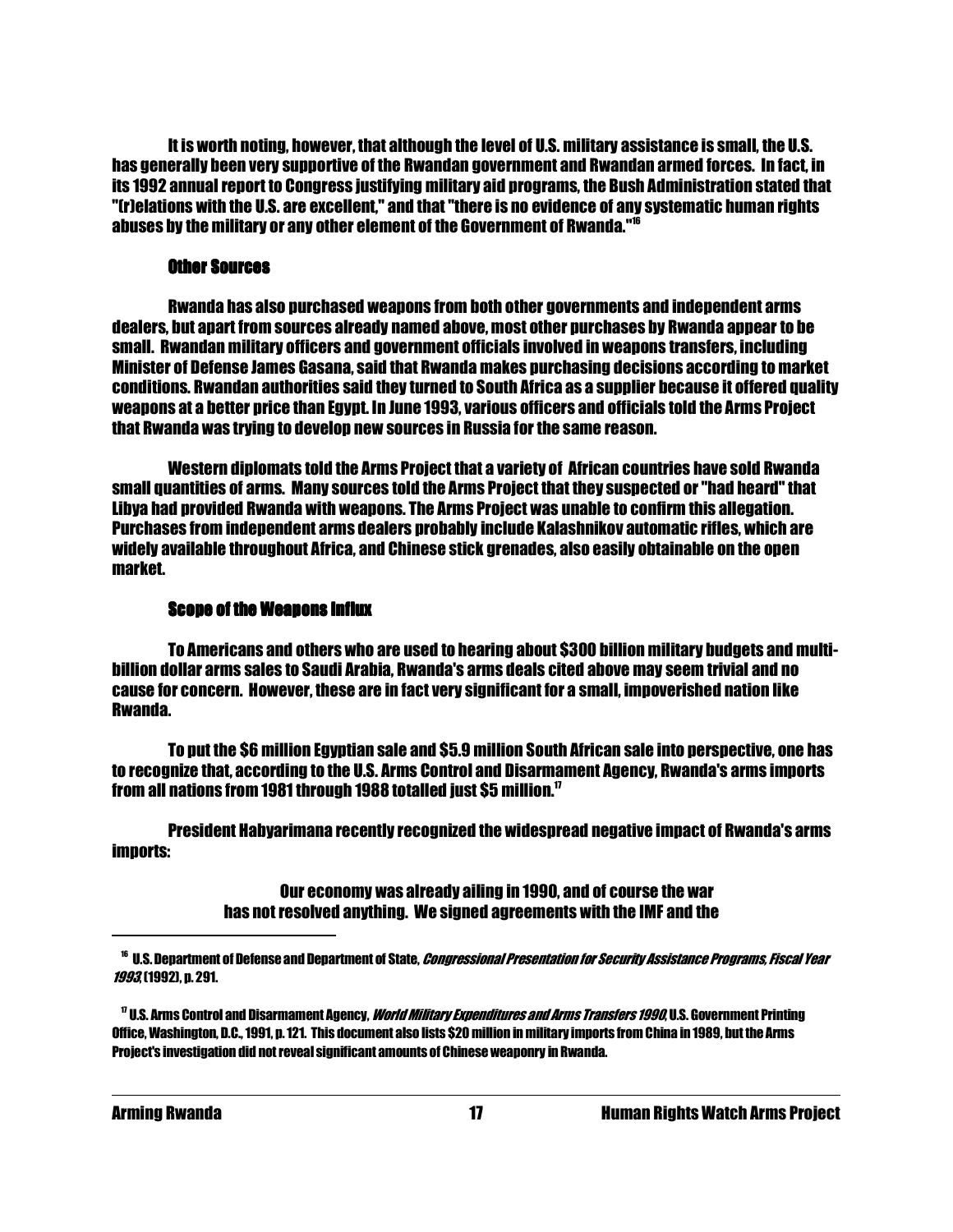World Bank, which we have of course been unable to honor, because we have had to purchase weapons and supplies. Now we want to improve our macroeconomic outlook, but we have a serious shortage of currency.<sup>18</sup>

<sup>18</sup> Foreign Broadcast Information Service, FBIS-AFR-93-193, October 7, 1993, p. 2.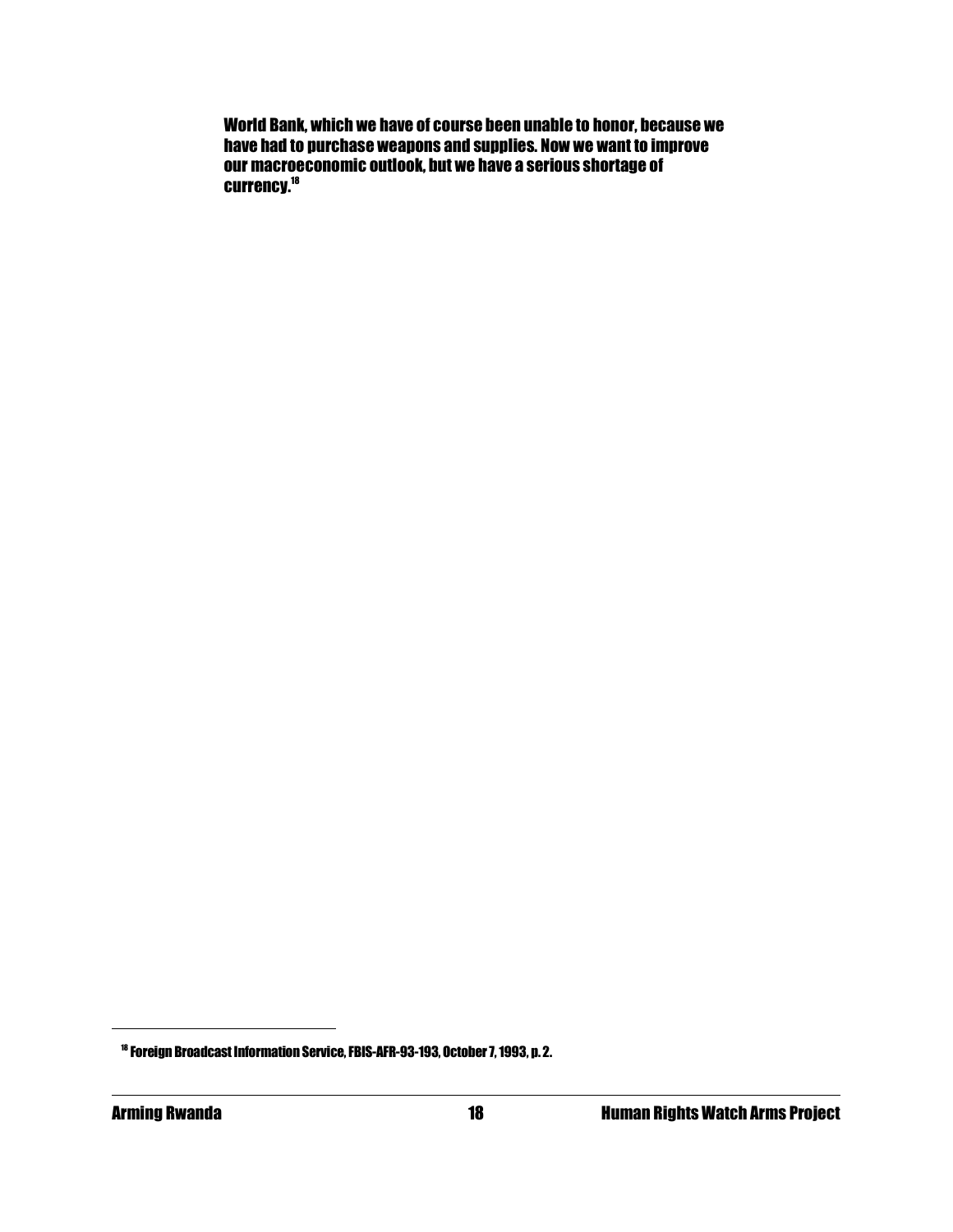#### IV. ARMS FLOWS TO THE RPF

 "We just took off and left. They didn't even know it until we had already crossed the border."

> RPF Commander Frank Mugambage, Second Lieutenant in the Ugandan NRA prior to the invasion. RPF Zone of Control, Rwanda.

 "The NRA is committed, we are committed to the RPF. If they didn't have our support, they wouldn't be as successful as they are."

> NRA Operations Officer Kampala, Uganda.

 The most important source of weapons to the RPF has been Uganda and its National Resistance Army (NRA). The RPF has also received substantial funds to buy arms from Banyarwanda exiles, especially in North America and Europe. The RPF also captured weapons and ammunition from the Rwandan army.

#### Weapons from Uganda

 The thousands of NRA members who allegedly defected en masse to the RPF brought their uniforms and personal weapons, most of which were Romanian and other ex-Eastern bloc Kalashnikov automatic rifles, as well as ammunition. RPF forces also took other weaponry including landmines, rocket-propelled grenades, 60mm mortars and recoilless cannons. RPF commanders Jean Birasa and James Rucibira in Kigali on May 26, 1993 and commanders Frank Mugambage, David Byarugaba and Frank Rusagara in Mulindi on May 30, 1993 told the Arms Project that they left Uganda with at least two Soviet-made Katyusha multiple rocket launcher systems. The Katyusha is a long-range system which can cover an area wider and longer than a soccer field with a concentration of incoming fire.

 RPF commanders maintain that they "stole" all of these weapons. Both RPF commanders and Ugandan President Yoweri Museveni deny that the NRA has provided any direct support to the RPF. (See **Annendix D.1** 

#### **The Alleged Mass Defection and Invasion**

 At face value, this suggests that a conspiracy involving thousands of rank-and-file troops and hundreds of non-commissioned and ranking officers took place without either the NRA's blessing or even knowledge. The Arms Project finds this claim not credible. Many journalists, diplomats and other observers told the Arms Project that the fact of the invasion was common knowledge in Kampala and other locations throughout Uganda, as thousands of soon-to-be departing NRA members bid farewell to relatives and friends.

Moreover, while military intelligence may have been under the control of the alleged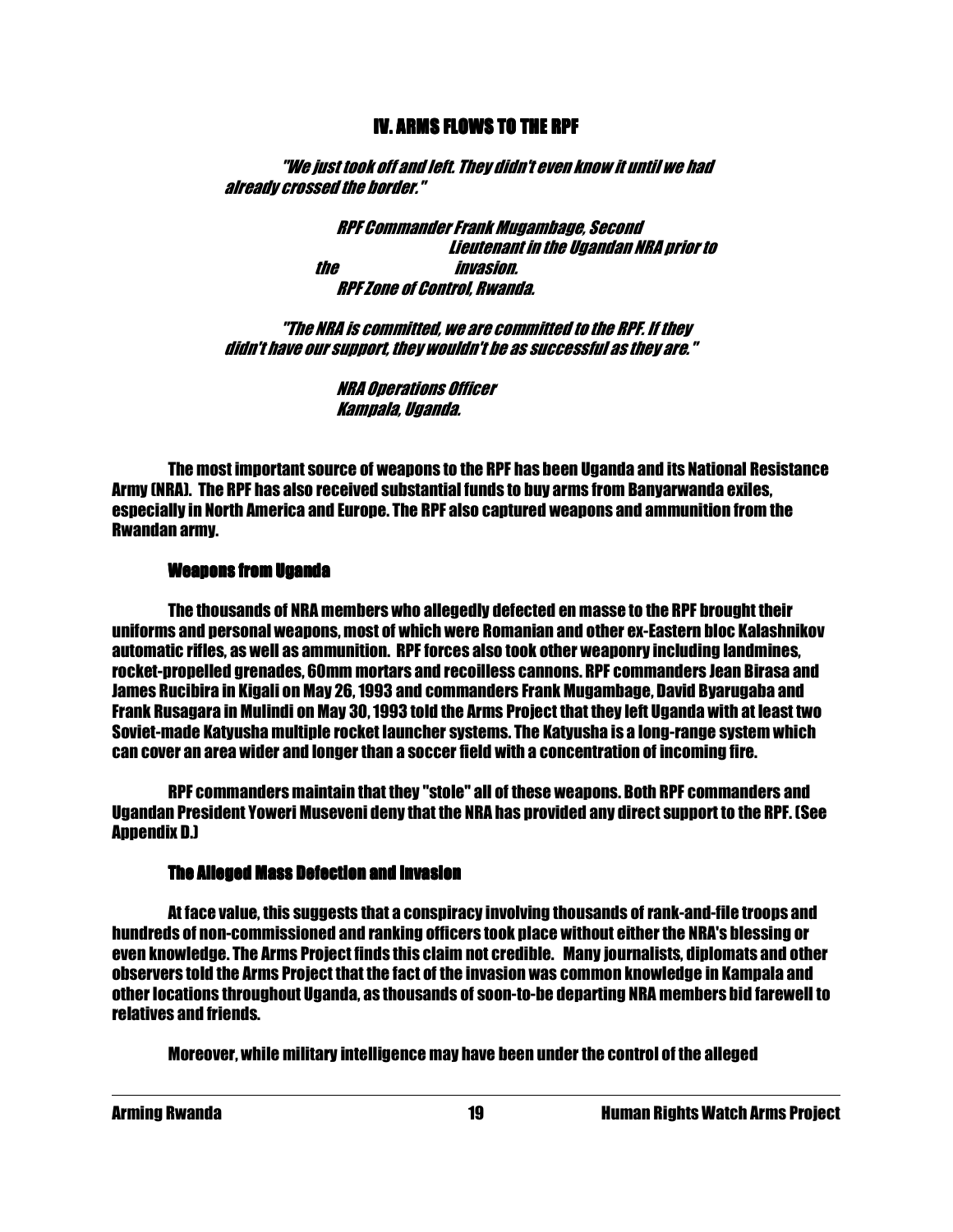conspirators, Uganda has a separate Internal Security Organization (ISO) with several thousand agents that was created precisely to prevent renegade or conspiratorial activity within the NRA. That the ISO could have been entirely uninformed of both the conspiracy and its execution is not credible.

 Finally, movements in preparation for the invasion were efficient, but not especially rapid. Diplomats and western military observers say that troops, trucks and weapons left Kampala to gather in the local football stadium in Kabale, 300 kilometers southwest of Kampala and 20 kilometers north of the Rwandan border. This movement began September 29, 1990, two days prior to the October 1 invasion. There is no evidence that any NRA or other Ugandan authorities challenged this alleged mass defection of troops.

#### Ugandan Support Since the Invasion

 On the day of the invasion, Ugandan officials say they declared the defecting NRA troops to be in violation of the law. According to Ugandan Ambassador to the United States S.T.K. Katenta-Apuli: "The Ugandan government declared all Rwandese who had left the NRA to attack Rwanda as Deserters under the Operational Code of Conduct. That means, on conviction by a Court Martial, they would be punishable by death. This is no incentive for them to cross back into Uganda." (See Appendix D.)

 However, RPF officers who led and organized the conspiracy, including the former head of NRA military intelligence and now top RPF commander Paul Kagame, traveled frequently and openly to Kampala to meet with foreign diplomats, reporters and RPF supporters within the NRA. These visits and meetings in Kampala took place throughout the three year war, as late as 1993. Rather than arrest the organizers of this alleged act of high treason, Ugandan authorities greeted them repeatedly.

 Journalists, diplomats and international military observers say that Uganda had been a steady source of light arms, ammunition, uniforms, batteries, food and gasoline from October 1990 to as late as May 1993, when a western observer interviewed by the Arms Project reported seeing uniformed soldiers openly unload two crates of about thirty Kalashnikovs in southern Uganda near the Rwandan border.

 During the February 1993 RPF offensive, Rwandan authorities confiscated a Mercedes-Benz truck with a Ugandan license plate, number UWT-868, in Rwanda between Ruhengeri and the Ugandan border. RPF commander Frank Mugambage confirmed to the Arms Project that this vehicle was in use by RPF forces, but said: "That was a civilian vehicle given to us by one of the supporters. It had nothing to do with the [Ugandan] government." However, Rwandan authorities found a document inside the vehicle with a general order from the NRA's Military Police Headquarters. The order identifies the truck by its license plate, and reads: "It is on special duties. Assist them where necessary." Dated November 21, 1991, the order indicates that the truck had been, 15 months before the offensive, operating under official NRA authorization. Whether the truck was still under NRA authorization in February 1993, when it was discovered in Rwanda, remains unclear. The Arms Project has a copy of the order and a photograph of the truck.

 On several occasions throughout the war, journalists, diplomats and international military observers say that wholesale numbers of RPF troops operating in organized units have crossed back into Uganda, and have camped in border areas for months. Despite their claims that ex-NRA soldiers in the RPF would face charges "punishable by death," Ugandan authorities made no effort to arrest, deter or otherwise control these RPF forces.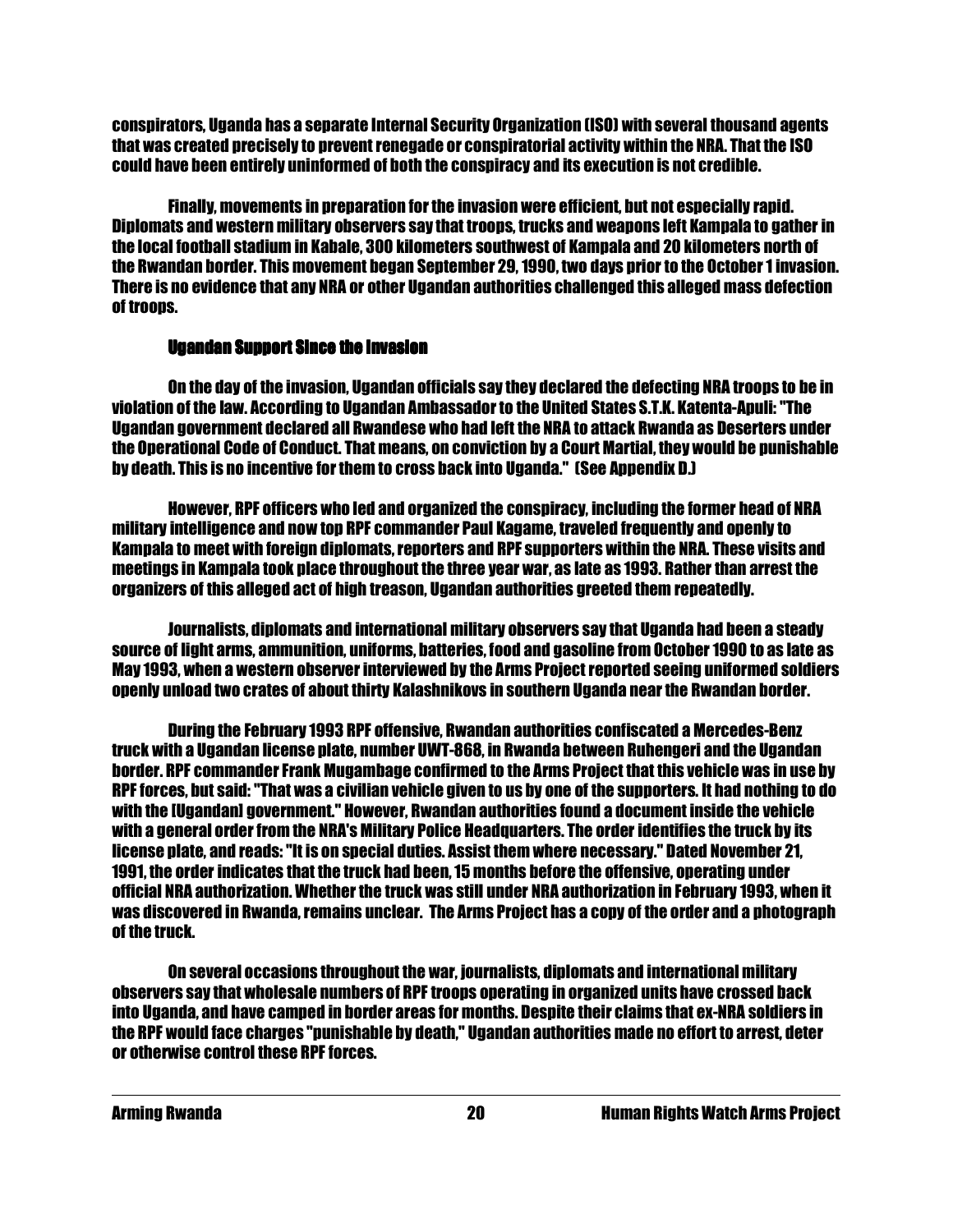A senior NRA operations officer told the Arms Project that Uganda has supported the RPF throughout the conflict. The officer said that after the failure of the RPF's October 1990 invasion, the NRA provided even heavier weaponry including artillery. The officer said that throughout the conflict, the NRA provided a steady stream of ammunition, food and logistical supplies, and that the two armies shared intelligence information.

#### Ugandan Responsibility

 There is no evidence that NRA troops who remained under Ugandan command ever directly participated in the fighting or entered Rwandan territory. Nor is there evidence that the RPF, as it has been organized, has been in any way a proxy of or under the command of Uganda.

 Nonetheless, the Arms Projects finds a high degree of institutional complicity between the NRA and the RPF. At the very least, Uganda and its leaders are responsible for allowing military renegades to plan and execute the invasion of a sovereign state with Ugandan weapons, launched from Uganda. The Arms Project also believes that there is credible evidence that the Ugandan government allowed the RPF to move arms, logistical supplies and troops across Ugandan soil, and provided direct military support to the RPF in the form of arms, ammunition, and military equipment.

#### Funds from the Diaspora to Buy Arms

 The RPF has received considerable funds from Rwandan exiles, known as Banyarwanda, living in North America, Europe and elsewhere. With this money, the RPF has bought weapons, ammunition and other equipment. In the RPF zone of control in May 1993, the Arms Project observed Kalashnikov automatic rifles manufactured by Romania and other countries of the former Eastern bloc, as well as East German rain pattern camouflage uniforms. These weapons and other material appear to have been purchased through independent arms dealers in both Africa and Western Europe.

 Western diplomats, Rwandan authorities and journalists also told the Arms Project that both Libya and Iraq may be sources of weapons for the RPF. But the Arms Project found no evidence of any direct governmental arms transfers to the RPF apart from Uganda.

#### **Captured Weapons from the Rwandan Army**

 The RPF claims to have captured most its weapons from the Rwandan army. To demonstrate, the RPF allowed the Arms Project to inspect a training camp inside its zone of control, and to photograph weapons at random. The Arms Project was able to positively identify various weapons common among Rwandan army stocks.

 The photographed weapons which appear to have been captured by the RPF from the Rwandan army include:

 1) 5.56mm R-4 automatic rifles manufactured by South Africa. 2) 7.62mm SS-77 machine guns manufactured by South Africa. 3) 40mm Armscor MGL grenade launchers manufactured by South Africa. This includes grenades with stock number M848A1, and a 1992 year of manufacture.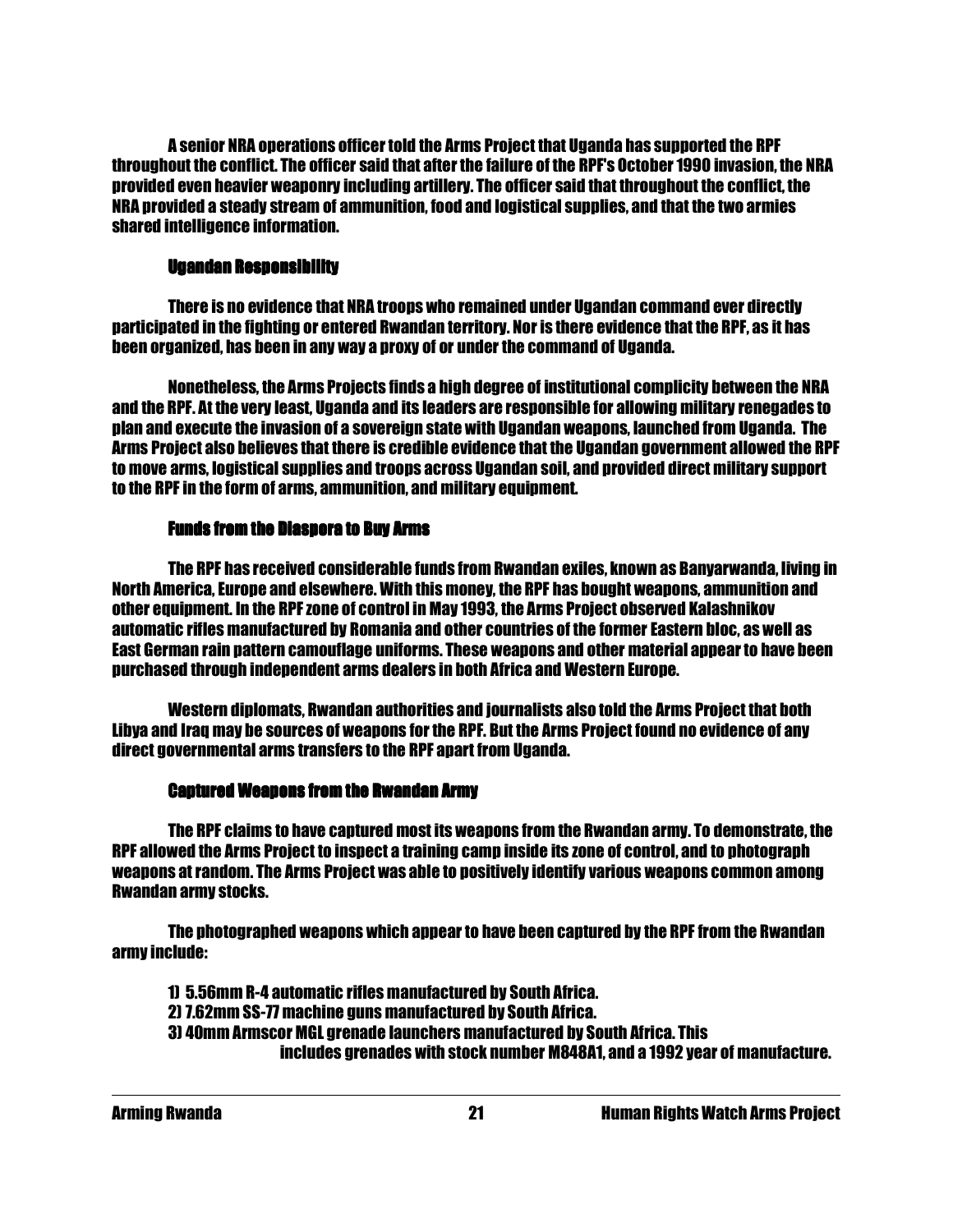4) M-791 Antipersonnel rifle grenades manufactured by South

Africa for both 5.56mm and 7.62mm automatic rifles.

- 5) 9mm Browning High-powered pistols manufactured in Belgium
	- under license, and common among pre-war stocks of the Rwandan army.
- 6) 7.62mm FN FAL automatic rifles manufactured by Belgium and common among pre-war stocks of the Rwandan army.
- 7) 7.62mm FN MAG machine guns manufactured by Belgium and common among pre-war stocks of the Rwandan army.

 However, at least 80 percent of the weapons observed by the Arms Project were Kalashnikov automatic rifles, mostly of ex-Eastern bloc manufacture. The Kalashnikov is common among the Rwandan army. But it is more common among the Ugandan NRA, and it is readily available on the market throughout Africa.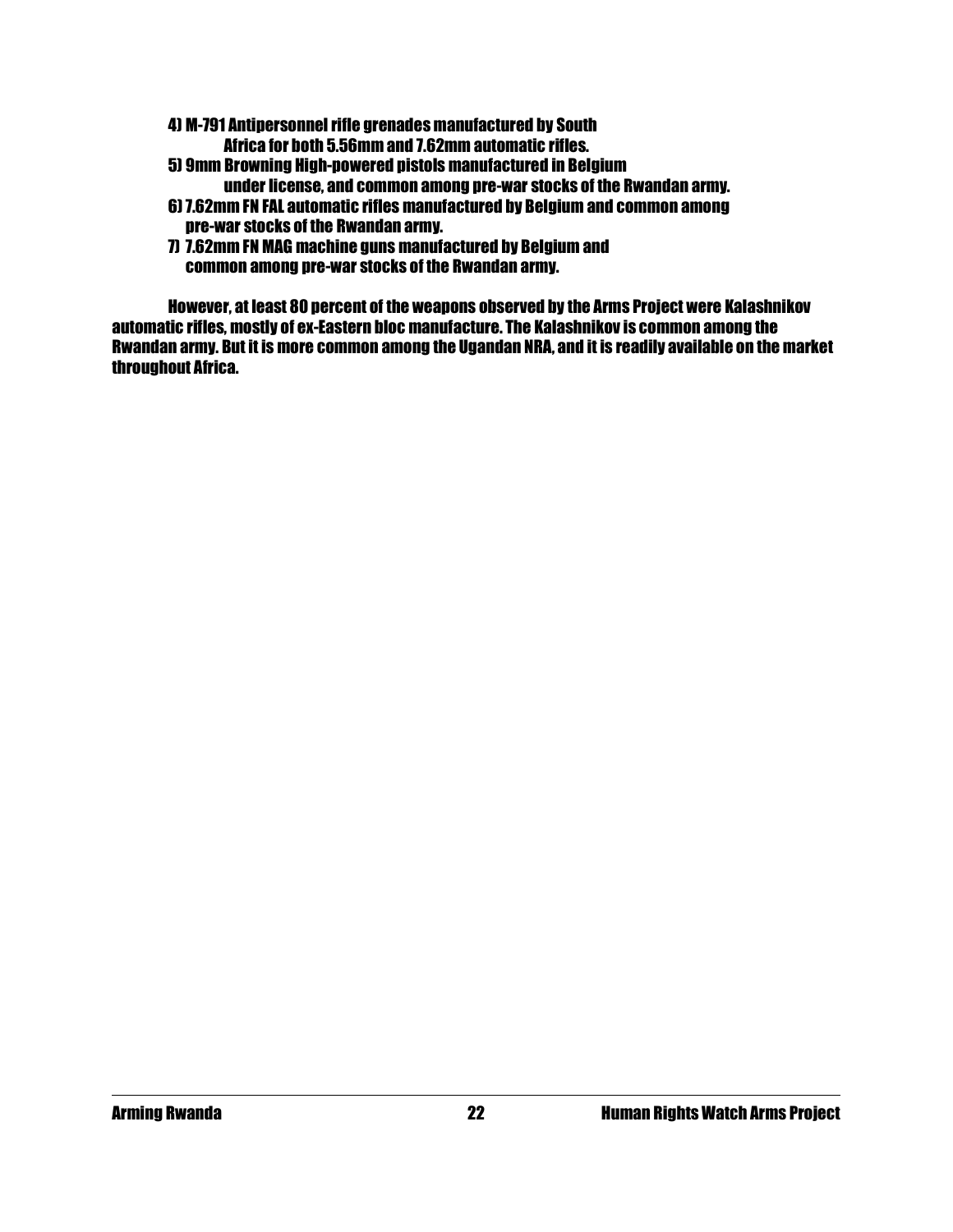### V. THE ROLE OF FOREIGN TROOPS

 "French military troops are here in Rwanda to protect French citizens and other foreigners. They have never been given a mission against the RPF."

> Colonel Cussac French Military Attache and Head of the French Military Assistance Mission to Rwanda Kigali, Rwanda.

 "I don't expect the Rwandan army to suppress the RPF by itself." French Ambassador Marlaud Kigali, Rwanda.

#### **France**

 Belgium was traditionally Rwanda's main provider of military assistance and training. But after the war began in October 1990, Belgium cut off all lethal assistance. France, in contrast, rapidly expanded its military role, becoming Rwanda's primary military partner. France has provided Rwanda with weapons, munitions and advisors, and has deployed troops in Rwanda for the stated purpose of protecting French nationals living there. However, the monetary value and exact nature of French military assistance to Rwanda remain secret, even in peacetime.

 At the beginning of the war, France sent 300 soldiers to Rwanda, drawn from its force stationed in the Central African Republic. According to a French Foreign Affairs Ministry official, the mission was "to protect French nationals from unrest." The same official noted that French troops did not use weapons and "were not directly committed, but their presence...helped to restore order."<sup>19</sup> Part of the force was withdrawn, but 170 soldiers remained stationed in Rwanda.

 Immediately after the RPF launched its offensive on February 8, 1993, the number of French soldiers swelled to at least 680 - four companies, including paratroopers. Two of these companies were deployed on main roads north of the capital. The remainder were deployed in strategic positions in Kigali, including the airport. French officials including Colonel Cussac, the military attache for the French Embassy and the head of the French Military Assistance Mission, told the Arms Project: "French military troops are here in Rwanda to protect French citizens and other foreigners. They have never been given a mission against the RPF." As part of this mission, French troops were deployed along the road to Ruhengeri and further north to ensure the safe evacuation of French nationals and other western expatriates living there.

 However, the Arms Project witnessed first hand French military activities that, at the least, were tantamount to direct participation in the war. In addition, sources including non-French Western diplomats in country told the Arms Project that French soldiers provided artillery support for Rwandan

<sup>&</sup>lt;sup>19</sup> Ambassador Francois de La Gorce, "Security in Africa: A Link With France," *United Nations Disarmament Topical Papers 12:* Disarmament and Security in Africa, United Nations, New York, 1992, p. 33.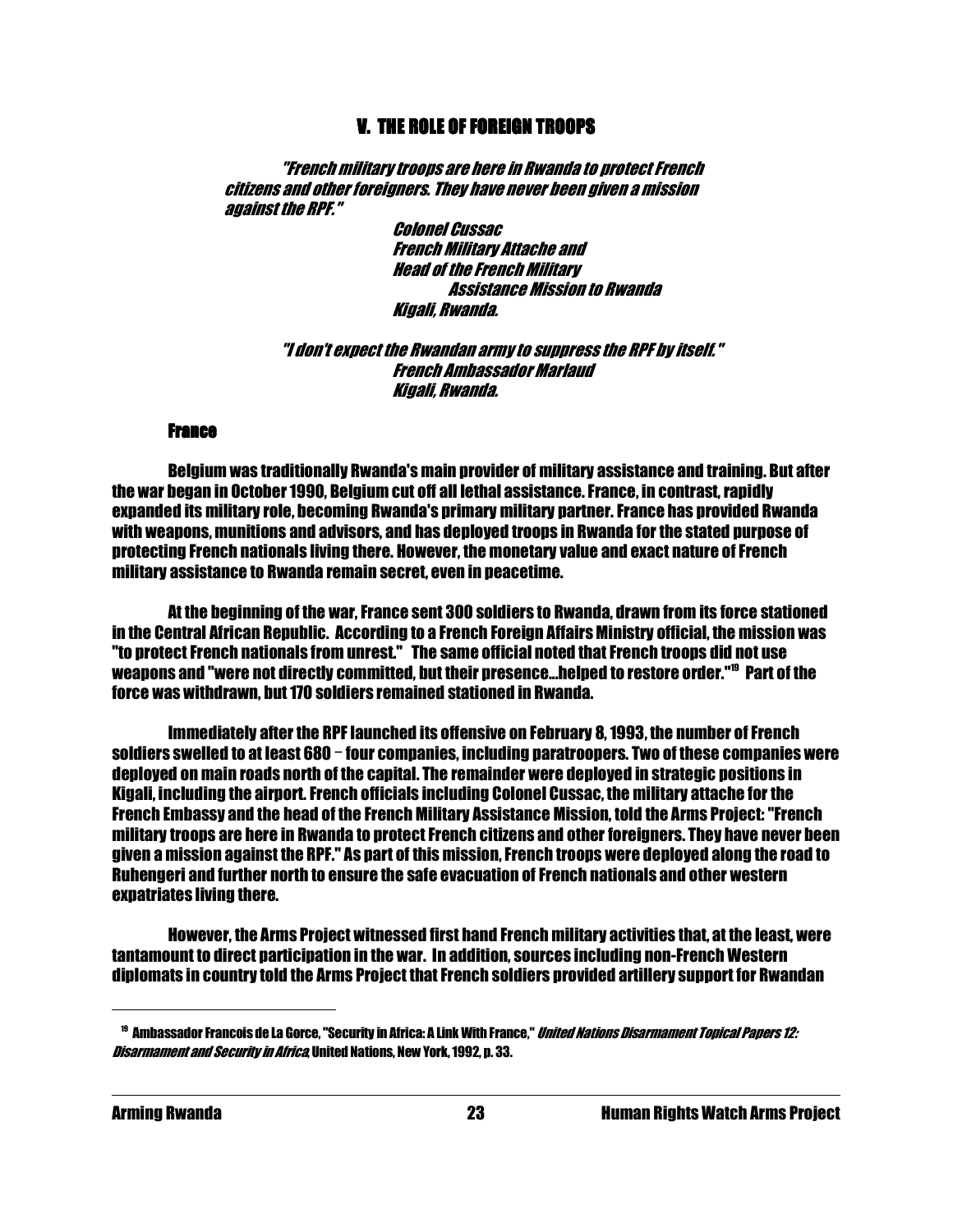infantry troops both before and during the February 1993 offensive. French soldiers were deployed at least 40 kilometers north of the capital on the road to Byumba, just south of the RPF's recognized zone of control. No French citizens or other western expatriates are known to be living there.

 The Arms Project observed French soldiers manning checkpoints just north of Kigali on the roads to Ruhengeri and Byumba. They were armed with 5.56mm FAMAS automatic rifles, as well as Wasp 58 assault rocket launchers and other infantry support weapons. Like Rwandan army troops, French troops demanded identification from passing civilians. All Rwandans are required to carry cards, which identify both their name and the specific social category, Hutu, Tutsi or Twa, to which they belong.

 In addition to the combat troops, France has sent military advisors to provide training, including combat skills and commando operations, to Rwandan troops. French military advisors and consultants also provide technical assistance to the Rwandan Gendarmerie or national police, to facilitate the investigation of violent crimes. This assistance is part of a Franco/Rwandan agreement signed in 1974, which predates the deployment of French troops during the war.

 French information officer William Bunel told the Arms Project that French advisors are prohibited from entering combat areas, and may only advise Rwandan troops in fixed training centers. But western observers, diplomats and Rwandan military officers said that French advisors had been observed in tactical combat situations with Rwandan troops during the February 1993 offensive. When confronted with this statement, French Ambassador Marlaud told the Arms Project: "When you are supposed to advise, you must advise however it is necessary."

 In December 1993, following deployment of U.N. forces, all remaining French troops were apparently withdrawn.<sup>20</sup>

#### Zaire

 When the war started in October 1990, the government of Zaire sent about 500 troops to help Rwandan forces repel the RPF invasion. A Rwandan army field commander told the Arms Project that the Zairian troops brought their own weapons, but that munitions were provided by Rwanda. Several weeks after their arrival, the soldiers were withdrawn in the midst of charges that they had lacked discipline and had abused Rwandan civilians. The Arms Project found no evidence that Zairian troops had been redeployed in Rwanda.

#### **Uganda and Rwanda**

 Although more than half of the initial RPF invasion force came from the Ugandan NRA, and many RPF commanders are former Ugandan military officers, the Arms Project found no evidence that NRA troops, still under Ugandan command, ever directly entered the conflict. But Rwandan officials claim that NRA troops shelled Rwandan positions from Ugandan soil.

<sup>20</sup> See chapter IX, International Peacekeeping.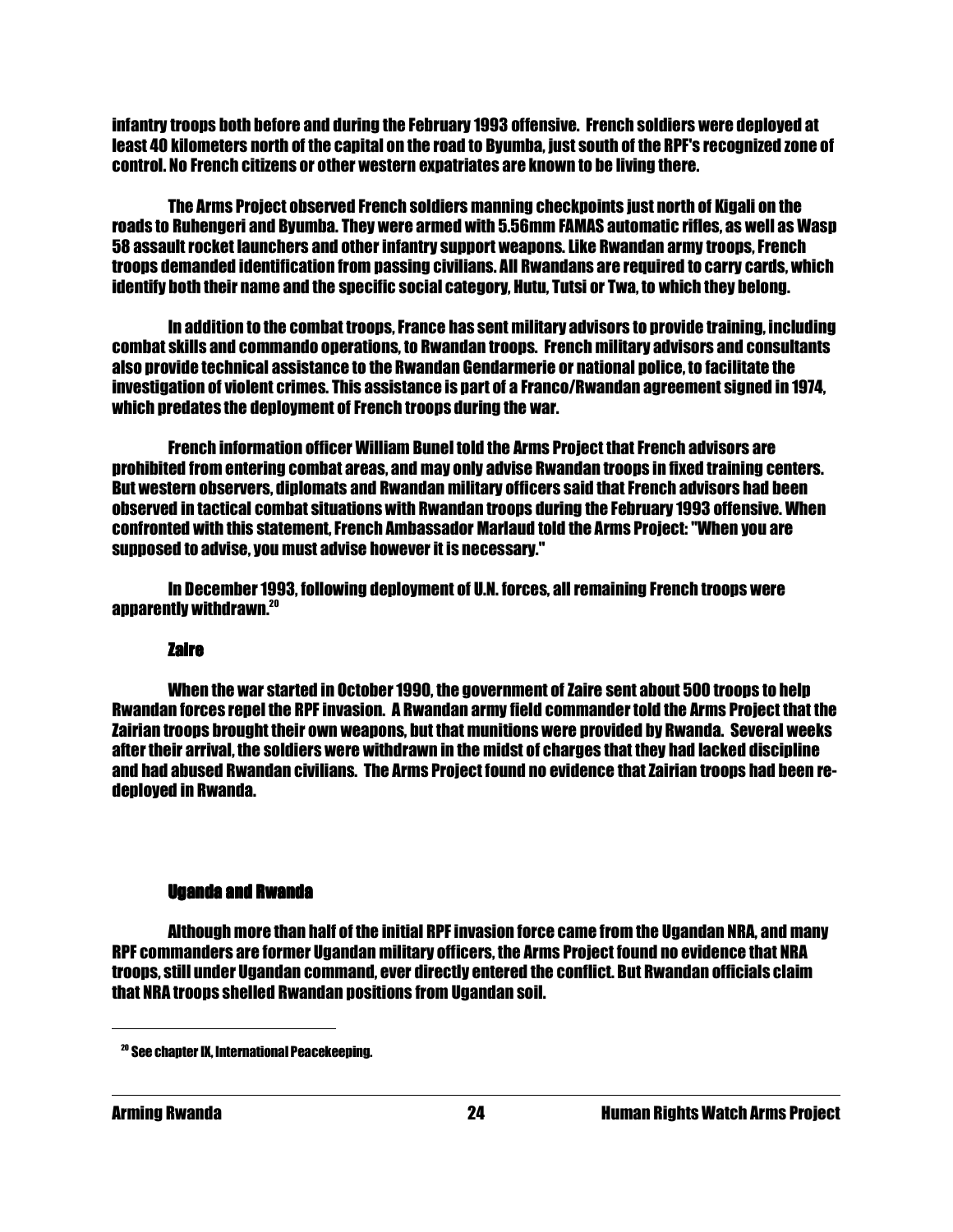There is also no evidence that Rwandan troops ever crossed into Uganda. But international military observers told the Arms Project that Rwandan troops fighting the RPF on occasion shelled territory in southern Uganda.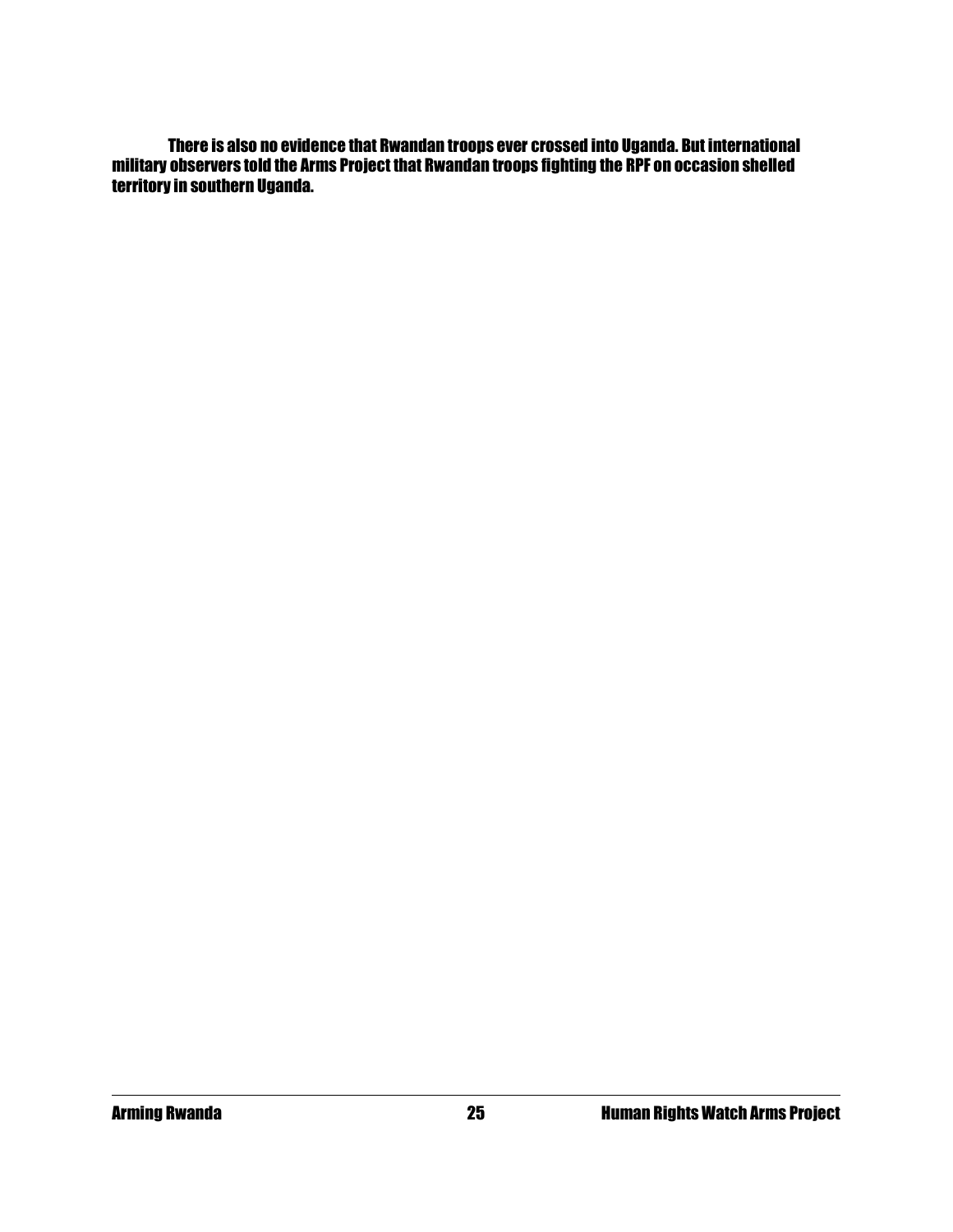### VI. THE ESCALATION OF FIREPOWER AND THE CIVILIAN **TOLL AND RESIDENT OF A STATE OF A STATE OF A STATE OF A STATE OF A STATE OF A STATE OF A STATE OF A STATE OF A**

 "People in Kigali provided the support. The order was to destroy everything in the zone."

 A Rwandan Army Field Commander Kigali, Rwanda.

 "Civilians were killed as in any war." Colonel Cussac French Military Attache and Head of the French Military Assistance Mission to Rwanda Kigali, Rwanda.

The proliferation of weapons in Rwanda  $-$  among the government armed forces, the RPF, and throughout society  $-$  over the past three years has contributed to the loss of thousands of civilian lives, as a result of human rights violations and violations of the laws of war. While the government and RPF are primarily responsible for the abuses, the Arms Project believes that France, Egypt, South Africa, Uganda and other nations that provided arms and other forms of military support to the combatants while knowing their general disrespect for the laws of war also bear responsibility for abusive civilian deaths.

#### The Invasion and the February 1993 Offensive

 Throughout the war, but particularly during the initial invasion and the February 1993 RPF offensive, both the Rwandan army and the RPF engaged in frequent incidents of indiscriminate attacks in known civilian areas as well as direct attacks on civilians. Such attacks violate internationally recognized laws of warfare.<sup>21</sup>

 After the RPF invaded Rwanda on October 1, 1990, the fighting which ensued was conventional in nature, with direct engagement between large numbers of units in the northeastern region of Mutara between Byumba and the Parc National de L'Akagera. A Rwandan field commander told the Arms Project that authorities in Kigali declared the invasion area a "red" or free-fire zone, ordering the Rwandan army "to destroy everything in the zone." It was populated by subsistence farmers and cattle herders. Apart from combatants, at least 500 civilians were killed. Another 350,000 Rwandans were displaced by the fighting.

 The RPF also attacked targets that were clearly civilian. On December 1, 1991, they attacked a camp sheltering 6,000 displaced people at Rwebare. They stormed the camp from three sides in the middle of the night, killing 19 people and wounding 34. A week later, the RPF attacked the small hospital

 $^{21}$  See Article 51(4) and (5) of 1977 Additional Protocol I to the Geneva Conventions of 1949, prohibiting indiscriminate attacks. Article 51(2) of Protocol I prohibits direct attacks on civilians. Although Protocol I applies to international wars, whereas the Rwandan war is an internal armed conflict, these rules in Article 51 codify customary international law of war applicable in all armed conflicts, international or non-international.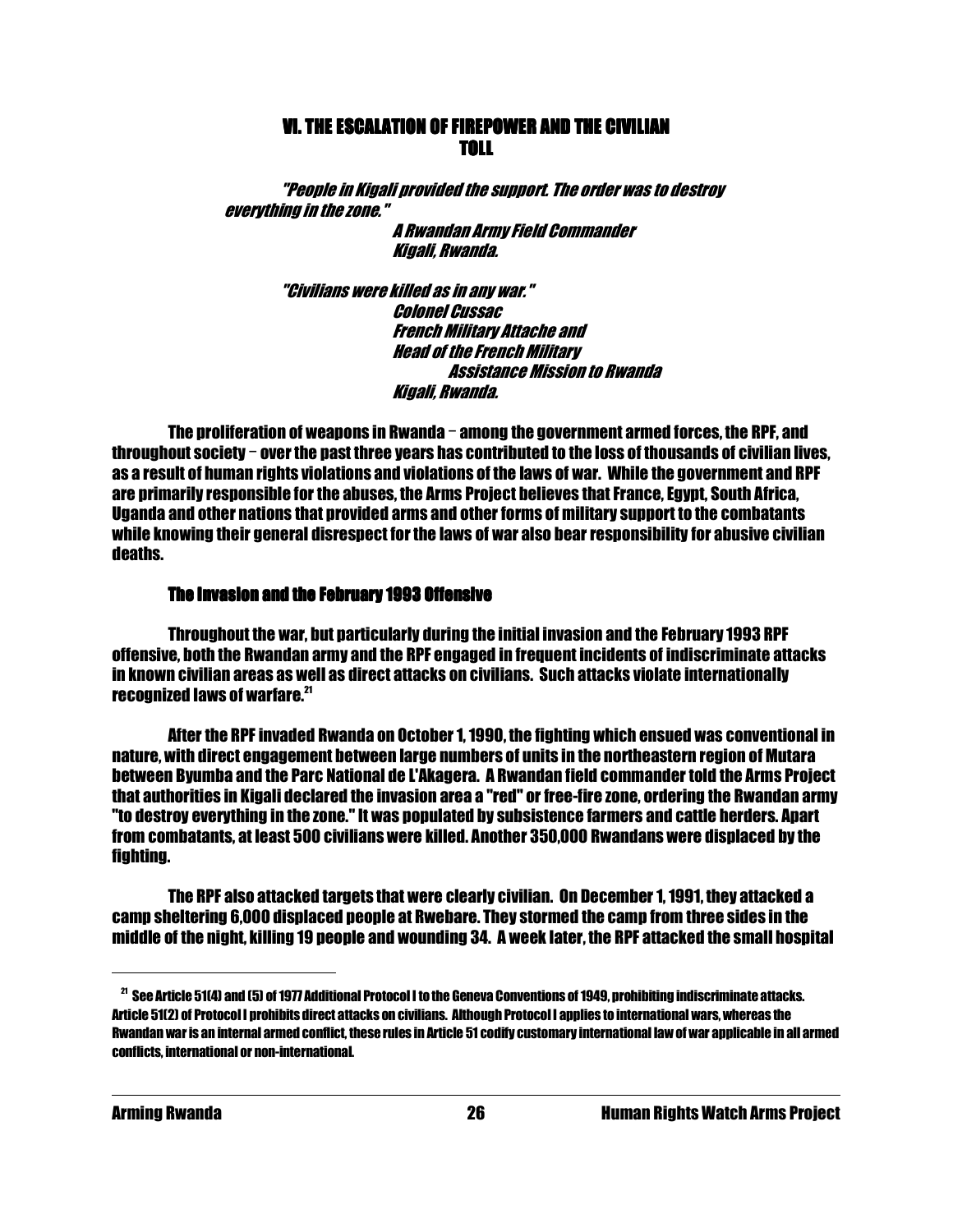of Nyarurema for the third time since the war began, killing 6 nurses and patients. Other civilian targets included schools, markets and homes.

 The war's most intense fighting took place during the RPF's February 1993 offensive through the Parc National des Volcans and the town of Ruhengeri. Military and diplomatic sources sympathetic to both sides told the Arms Project that this battle involved the use of heavier weaponry, including 120mm mortars by the RPF, and French-made Gazelle helicopters by the Rwandan army. Hundreds of civilians were killed and another 650,000 Rwandans were displaced, creating most of the war's refugees.

#### **Government Distribution of Weapons to Civilians**

 As new weapons, particularly automatic rifles, were obtained from new sources, the government was able to distribute hundreds of Kalashnikov automatic rifles from existing stocks to civilian groups loyal to the Habyarimana regime. In 1991 the Rwandan government began a program of arming civilians to create "self-defense" forces. This was separate from the formation of the party militia that engaged in massive human rights abuses  $-$  using machetes and spears  $-$  in late 1992 and early 1993.

 The Arms Project has obtained a Rwandan government document marked SECRET, dated September 29, 1991, from Colonel Deogratias Nsabimana to the Defense Minister, proposing to provide a gun for every administrative unit of ten households. (See Appendix C.) It specifically calls for 1,760 guns to be distributed in four "communes" (Muvumba, Ngarama, Muhura, and Bwisige).

 Dr. Augustin Iyamuremye, General Secretary of the Central Information Service (secret police), told the Arms Project that, as part of this activity, the government distributed up to 500 Kalashnikov automatic rifles to local civilian authorities. Although the 1991 document calls for the national police to organize and train the civilians participating in the program, it appears only the army has performed this function.

 These forces served as a sort of border guard during 1992, and were not involved in the human rights abuses committed by the Rwandan army, party militia, and civilian crowds. By February 1993, however, the program had been extended from border communes to interior communes, and there was increasing interaction and overlapping of these forces and the abusive militia. Dr. Iyamuremye admitted to the Arms Project that in areas where there were "existing political conflicts" some local MRND militia members did incite and execute violence against unarmed civilians.

 It is impossible to exaggerate the danger of providing automatic rifles to civilians, particularly in regions where residents, either encouraged or instructed by authorities, have slaughtered their neighbors. In light of the widespread and horrific abuses committed by Hutu civilian crowds and party militia armed primarily with machetes and spears, it is frightening to ponder the potential for abuses by large numbers of ill-trained civilians equipped with assault rifles.

#### **C. Assassinations and Bombings**

"I don't think we have to call an International Commission to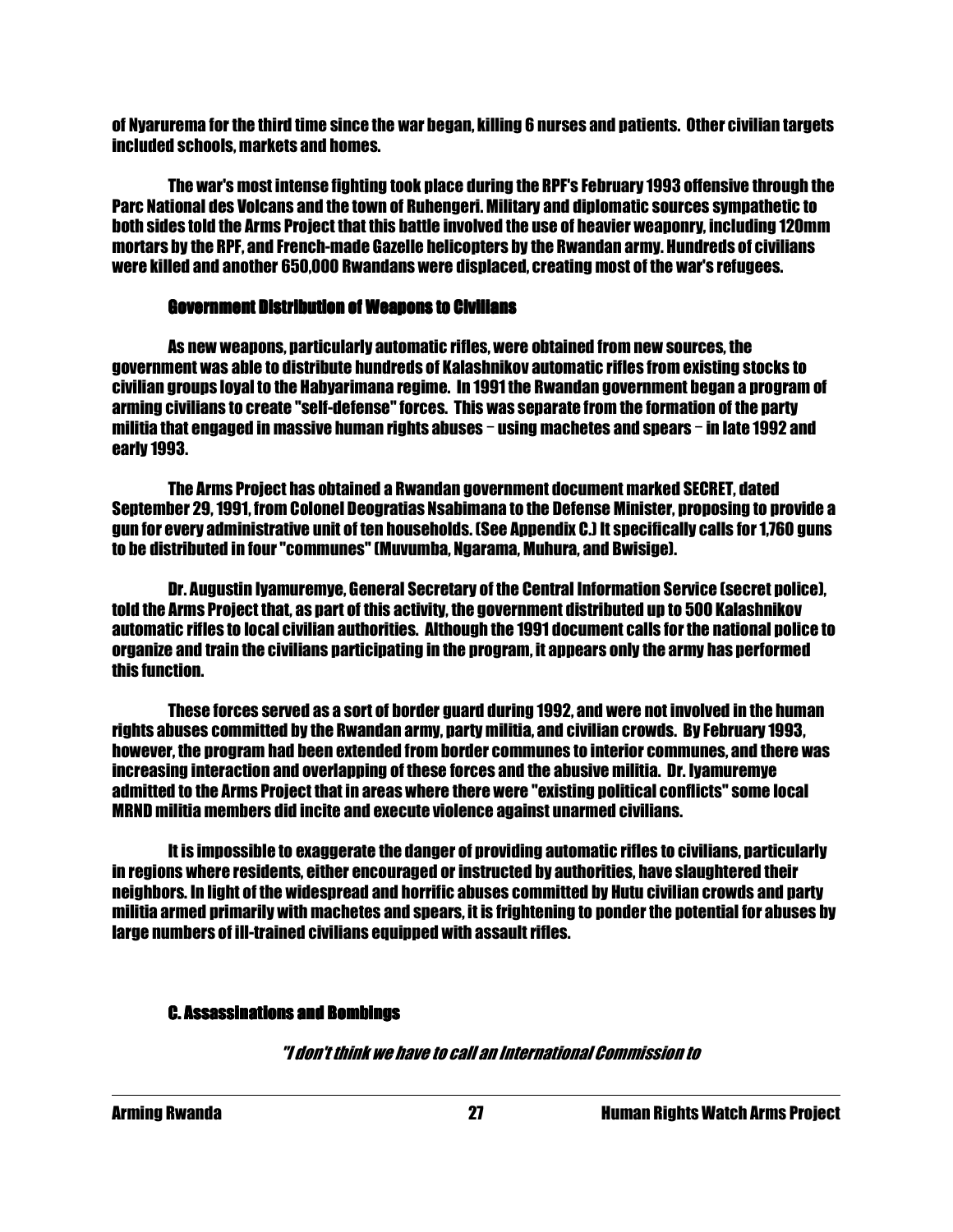investigate something which we can investigate here." Dr. Charles Nzabagerageza Rwandan Minister of Transportation and Communication, and member of the so-called Akazu. Kigali, Rwanda.

 "Shadow groups are behind the violence. But nobody can provide concrete evidence [against them]. Take the example of the mafia. Their chief may recruit from churches, the government or private companies which allow him to conduct criminal activities without being seen. Here, the shadow groups are able to build connections to carry out criminal activities with impunity." Dr. Dismas Nsengiyaremye Ex-Prime Minister of Rwanda Kigali, Rwanda.

 Since the war began, Rwanda has been plagued by bombings and other terrorist attacks, which have killed or wounded dozens, and menaced many more. These include the bombing of hotels and nightclubs which cater to wealthier Rwandans and foreigners, the bombing of busy markets which cater to poorer Rwandans, and assassinations of opposition political party leaders.

 In May, two grenades were thrown into the house of Stanislas Mbonampeka, a former Minister of Justice and member of the political opposition, injuring a child. In March, Catherine Mujawayezu, a nurse and human rights activist, was killed by a grenade thrown in her house.

 The problem is exacerbated by the increasing proliferation of weaponry in Rwanda. Hand grenades and other small arms have been available in local fruit and vegetable markets as military supplies have increased. A single grenade can be bought for as little as 400 Rwandan francs or U.S. \$3. They have become the weapon of choice for thieves and other street criminals in Kigali and elsewhere.

 No group has ever claimed responsibility for these attacks. However, the assassinations and bombings have been carried out quickly and professionally, sometimes by uniformed men, suggesting the attackers are disciplined and trained. The facts suggest that a well organized group of individuals with access to substantial funds and resources is behind terrorism in Rwanda. But, there is no consensus on which group is responsible.

 Rwandan and French authorities told the Arms Project that they had proof linking these acts to the RPF and associated individuals. Rwandan and French authorities have made the same case to members of the diplomatic corps. But no evidence has ever been presented. French officials claim that the Soviet timing devices and detonators used in the bombings are of the same type and design used by the RPF. However, French officials also told the Arms Project that Soviet demolition material is widely available throughout Africa.

 In direct contrast to the position of French and Rwandan officials, a persuasive number of non-French Western diplomats, Rwandan military officers, and civilians with a long standing personal relationship with Rwandan President Habyarimana told the Arms Project that they suspect members of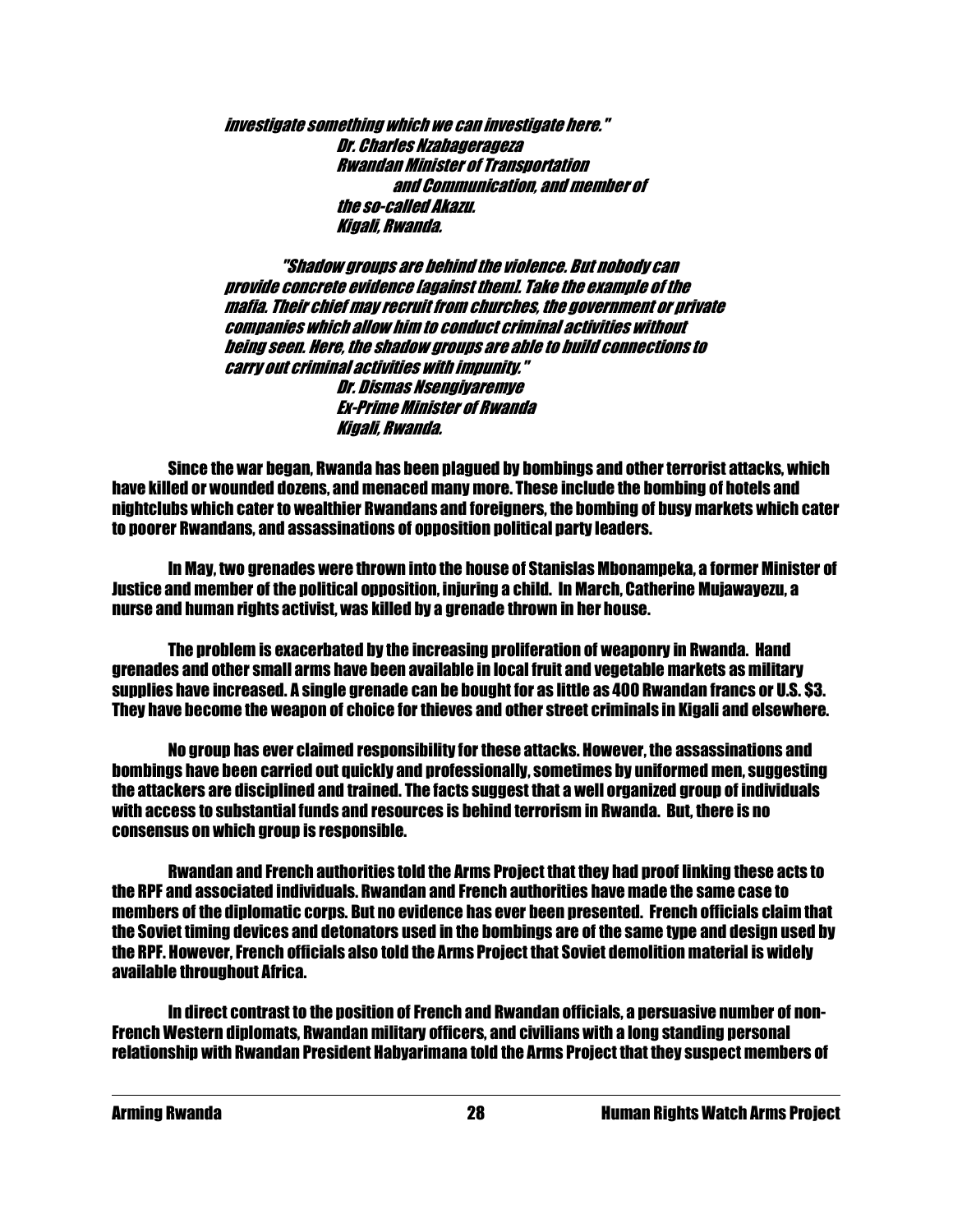the regime, and in particular the first circle or so-called "little house" around the President, which translates from the Kinyarwandan word "Akazu," to be responsible for these terrorist attacks. These people told the Arms Project that powerful elements within the Akazu, who have largely ruled Rwanda since 1973, opposed both the negotiations to end the war and the opening to opposition political parties. Nonetheless, there is no proof at this time.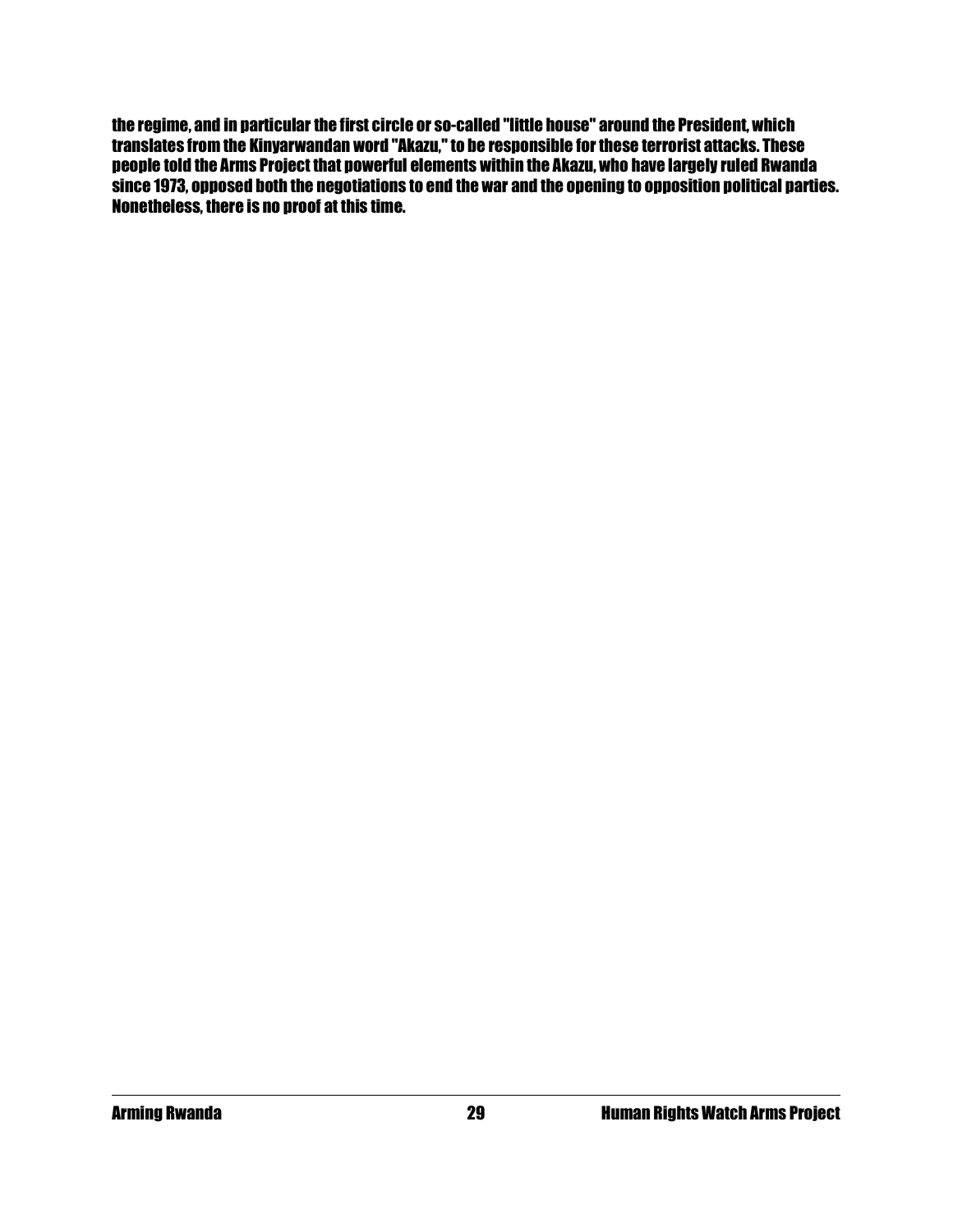#### VII. LANDMINES

 According to a recent report by the U.S. State Department, "As a result of the civil conflict that began in 1990, Rwanda is now faced with a sizeable uncleared landmine problem," and "the need for demining in Rwanda is critical."<sup>22</sup> The exact number of landmines buried on Rwandan soil is not known, but the government estimates that it runs into the hundreds.

#### **A. Mine Types and Locations**

 Both the government and the RPF have used landmines. They range from World War II-vintage mines to modern, nonmetallic antipersonnel and antitank types. The manufacturer and supplier of mines used by the RPF is unknown. Documents obtained by the Arms Project show that Egypt has provided the government with MAT-79 antipersonnel landmines; however, other mine types deployed by the government also remain unknown.

 The heaviest concentration of mines is between the de-militarized zone and the Ugandan border; it is an area of land about 120 kilometers long and, on average, 10 kilometers wide. It includes Rwanda's Parc National des Volcans, the habitat of the mountain gorilla, creating a hazard for this endangered species. Mines are also planted south of the de-militarized zone in an area of about 1,200 square kilometers. At least six confirmed mine incidents have occurred there since March 18, 1993.

#### **B. Indiscriminate Attacks**

 Of particular concern is the indiscriminate placing of landmines on civilian roads up to 150 kilometers from the front. Such use of landmines is in clear violation of international law.<sup>23</sup> French officials told the Arms Project (as well as representatives of other Western missions in Kigali) that they positively identified some of the landmines used in these attacks as being of Belgian manufacture. By tracing the serial numbers, they claimed to have determined that Belgium sold these landmines, at an unspecified date, to Libya, which in turn sold them to the RPF. French officials said that Belgian landmines of the same type and serial number were discovered in the hands of RPF members in Rwanda. French officials said these weapons had been transported through Zaire and Tanzania.

 Belgian officials in Kigali, including Colonel Vincent, the head of the Belgian/Rwandan Military Technical Cooperation mission, and Ambassador Johan Swinnen, declined comment on this matter, referring the Arms Project to the Belgian Foreign Ministry in Brussels. There, Foreign Ministry spokesman Mr. D'Hoop told the Arms Project that Belgium has sold no weapons to Libya since a United Nations embargo against arms sales was imposed. Belgian officials, who asked not to be identified, told the Arms Project they had no knowledge of any Belgian landmines being linked to the RPF through Libya.

Many of the people who blamed the Akazu for other terrorist attacks believe it is they rather than

 $^{22}$  U.S. Department of State, *Hidden Killers: the Global Problem with Uncleared Landmines*, July 1993, pp. 32, 148.

<sup>&</sup>lt;sup>23</sup> See the Arms Project of Human Rights Watch and Physicians for Human Rights, *Landmines: A Deadly Legacy* (1993), Chapter 8, "International Law Governing Landmines," pp. 261-318.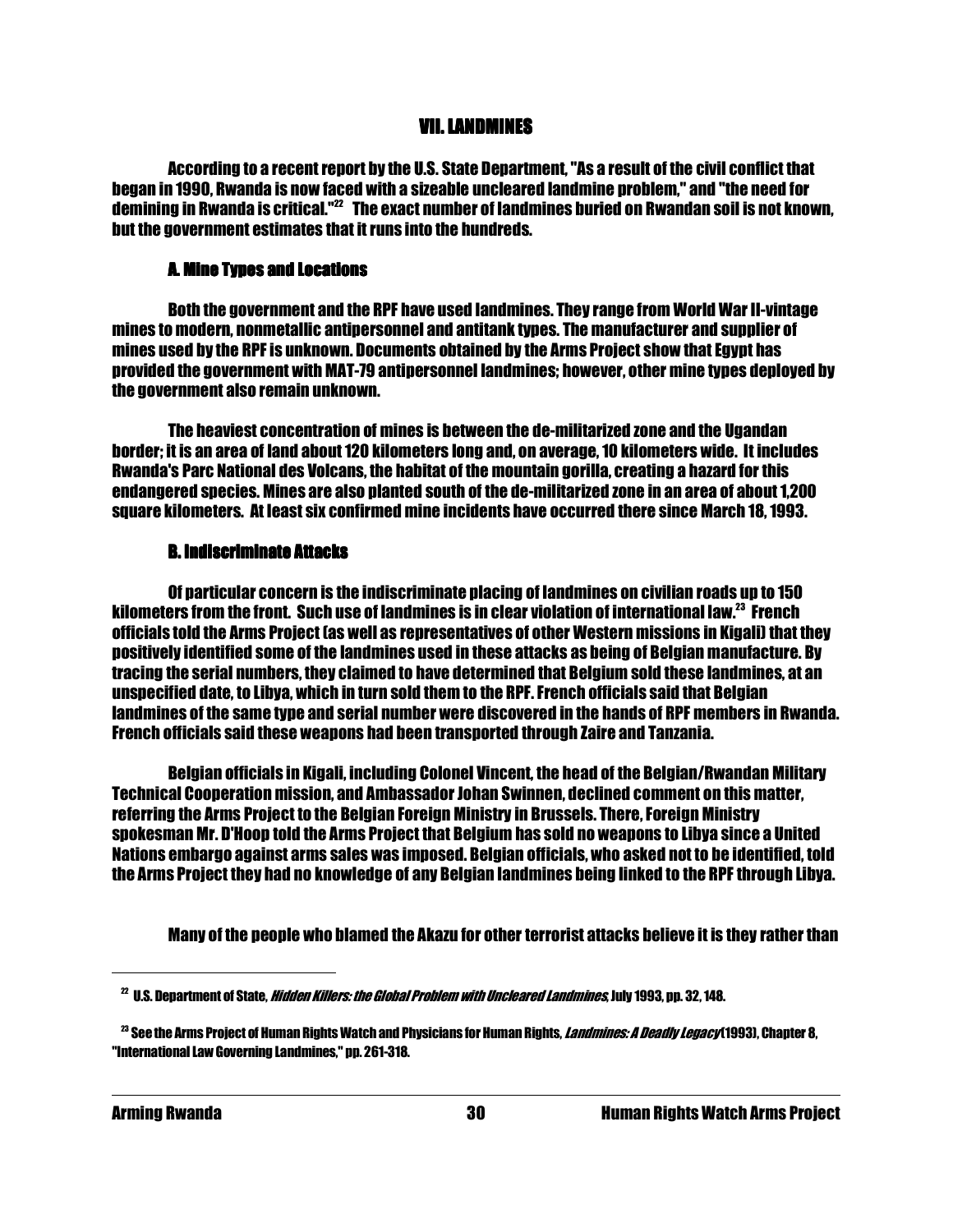the RPF who are responsible for this use of landmines against civilians. The evidence on this issue is inconclusive.

#### **C. Mine Clearance**

 Now that a peace agreement has been signed, refugees and displaced persons will be returning to their homes and fields in large numbers. The U.S. State Department has said, "Demining assistance must be provided urgently, either by military forces or commercial contract, to enable the displaced to return to the buffer zone."<sup>24</sup> Indeed, some returning refugees have already lost limbs to landmines.

 Some planning for mine clearance in Rwanda is underway. The United Nations' top demining expert, Patrick Blagden, has visited Rwanda to assess its needs. The Rwandan Army has competent combat engineers, who have been trained by both Belgium and the United States. They have three operable mine detectors. The United States and France are both providing demining equipment and technical advice to Rwanda.

 The RPF has offered to provide maps, when available, of the areas that it has mined. But maps of the newer minefields in the mountainous border area near and in the Parc National des Volcans apparently do not exist.

<sup>&</sup>lt;sup>24</sup> DOS. *Hidden Killers*, p. 32.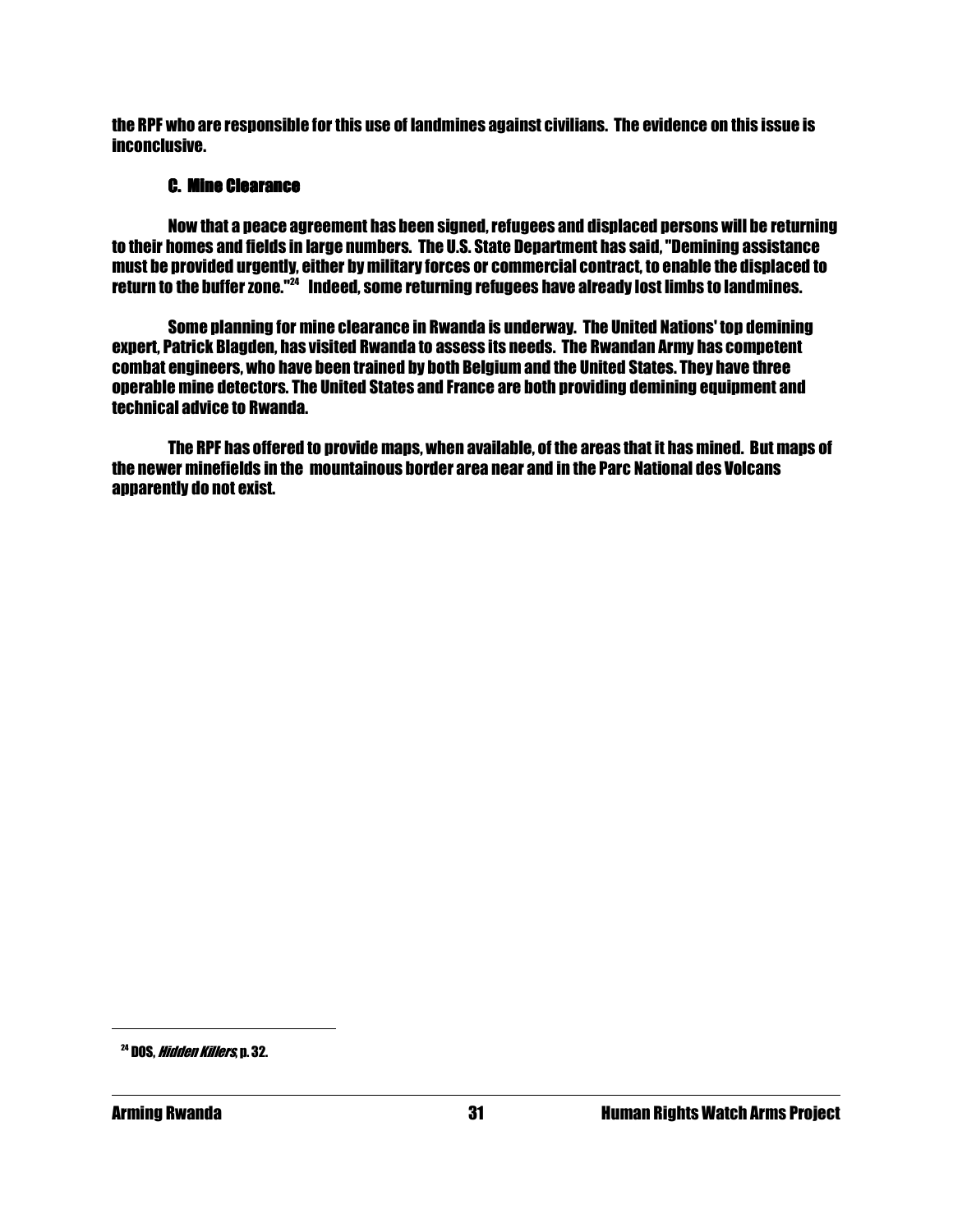#### VIII. HUMAN RIGHTS CONDITIONS ON ARMS TRANSFERS VIII. HUMAN RIGHTS CONDITIONS ON ARMS TRANSFERS VIII. HUMAN ON TRANSFERS

 "France will link its entire contribution effort to efforts made to move in the direction of greater freedom." President Francois Mitterrand La Baule, France (June 1990).

 "We are in a country which is at war, and despite the war, they have been able to pursue democratization. It's not perfect, but the trend is toward democratization." French Ambassador Marlaud Kigali, Rwanda (June 1993).

 "Are you saying that the providing of military assistance is a human rights violation?" Colonel Cussac French Military Attache and Head of the French Military Assistance Mission to Rwanda Kigali, Rwanda.

 The Arms Project recognizes the right of France, Egypt and others to sell weapons or provide military assistance to countries. However, the Arms Project believes that human rights considerations should be a paramount concern when governments make decisions about arms sales  $-$  whether to provide arms, and of what type, quantity, and restrictions. Further, the Arms Project believes that if a government decides to provide weapons or other military assistance to a recipient with a questionable human rights record, all such arms transfers or other military assistance should be conditioned upon the human rights performance of the recipient. It is abundantly clear in the Rwandan situation that increased arms transfers facilitated increased human rights abuses by both the government and the RPF. With the exception of Belgium, it does not appear that any military suppliers took human rights considerations into account.

 Belgium Belgium has a prohibition on selling or donating lethal military equipment to a country at war. Shortly after hostilities began in Rwanda, Belgium cut off all transfers of lethal military equipment. But Belgium still provided Rwanda with 88 million Belgian francs (U.S. \$2.75 million) in military assistance in 1992. It included the training of Rwandan officers, commando units, and medical personnel, and the delivery of non-lethal military equipment including boots and uniforms.

 Following the release of the International Commission's human rights report on March 8, 1993, Ambassador Johan Swinnen was recalled to Brussels for two weeks of consultation. The Ambassador told the Arms Project: "When I returned we put pressure on all parties, the President and the Prime Minister, and on the RPF, to react to the report, because the future of the country and the democratic process depends on it." Ambassador Swinnen said that Belgium's providing of non-lethal military aid was explicitly linked to respect for human rights, negotiations to end the war, and the process of greater democratization.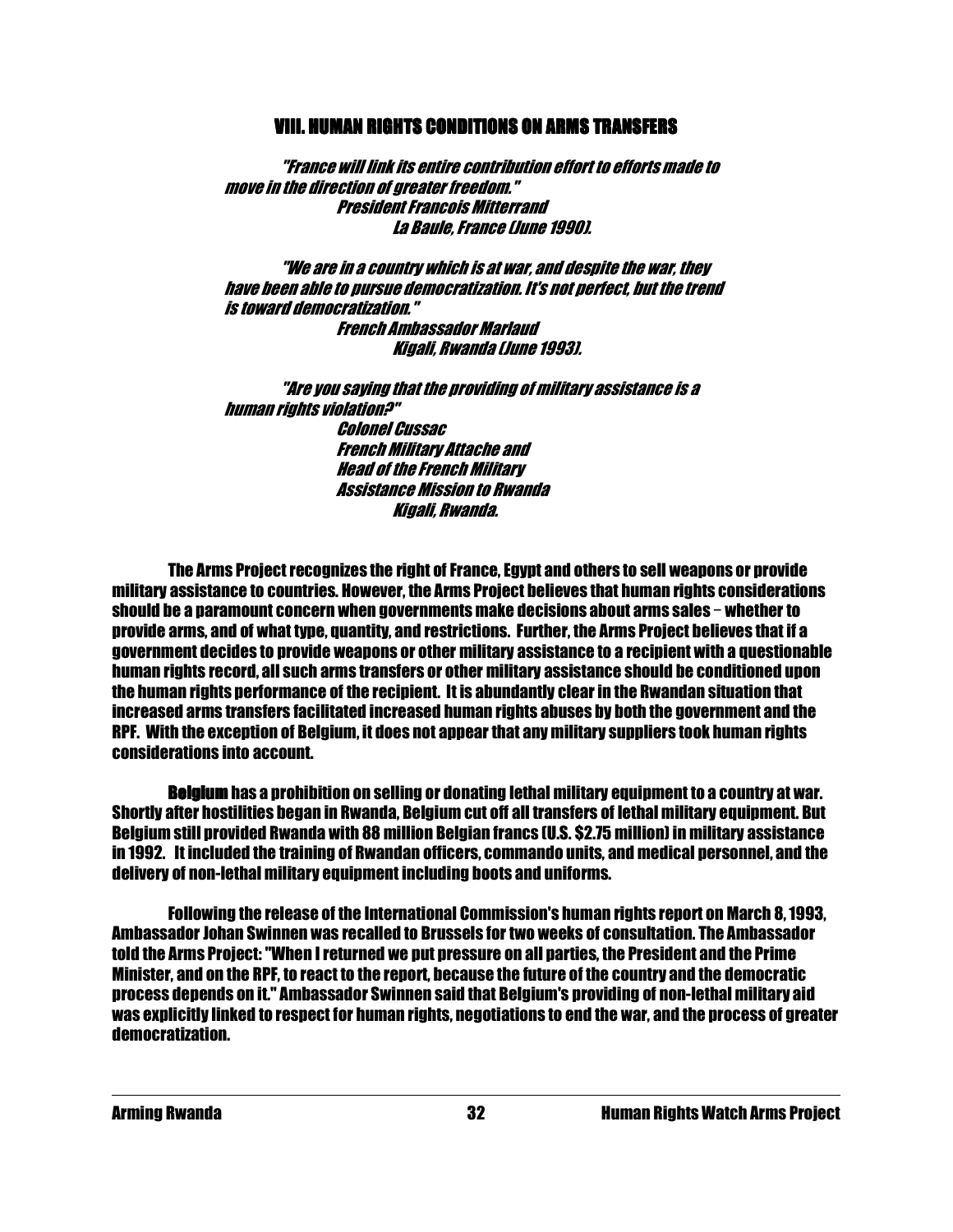France provides Rwanda with both lethal and non-lethal military equipment. Ambassador Marlaud told the Arms Project that France's policy toward Rwanda and other countries in Africa is based upon the guidelines established at the Franco/African summit at La Baule in June 1990. At this summit, French President Francois Mitterrand announced: "France will link its entire contribution effort to efforts made to move in the direction of greater freedom." However, President Mitterrand made no explicit reference to respect for human rights in his statement.

 Ambassador Marlaud told the Arms Project that France denounces human rights violations in Rwanda, and supports the process of democratization. However, neither French policy nor French law includes any explicit conditioning of military assistance or sales based on the human rights performance of the recipient.

 Egypt provides Rwanda with both lethal and non-lethal military equipment. Egyptian Embassy attache Soliman M. Osman told the Arms Project: "Our general policy is not to encourage aggression. But we can provide defensive weapons to a regime to defend itself." The Arms Project is unaware of any explicit conditioning of Egyptian arms sales or military assistance related to human rights issues.

 Uganda has provided the RPF with both lethal and non-lethal military equipment. The Arms Project is unaware of any policy by Uganda to attach human rights conditions to its arms transfers to other countries or parties.

South Africa has been an apartheid state which, during the Rwandan war, was still in open violation of accepted international norms and law. South Africa has sold arms unconditionally to buyers. However, all Rwandan arms purchases from South Africa have been in contravention of United Nations Security Council Resolution 558, adopted on December 13, 1984, which asks nations to refrain from importing arms, ammunition, and military vehicles produced in South Africa. $^{25}$ 

#### A. A One-Year Moratorium on Lethal Assistance Year Moratorium Assistance

 Given the human rights record of the Habyarimana regime and the RPF, the Arms Project believes that the international community should impose an at least one-year moratorium on all lethal military assistance or sales to any party in Rwanda.

 Moreover, the Arms Project believes that any country which chooses to sell arms or provide military assistance in the future should legally and explicitly condition such transfers upon the human rights performance of the recipient. The Arms Project believes that weapons of increased lethality and technological sophistication should not be introduced into Rwanda, given the evidence of the proclivities of its armed parties to abuse.

<sup>25</sup> U.N. Security Council Resolution 558 of 13 December 1984, S/RES/558 (1984), Adopted unanimously at the 2564th meeting.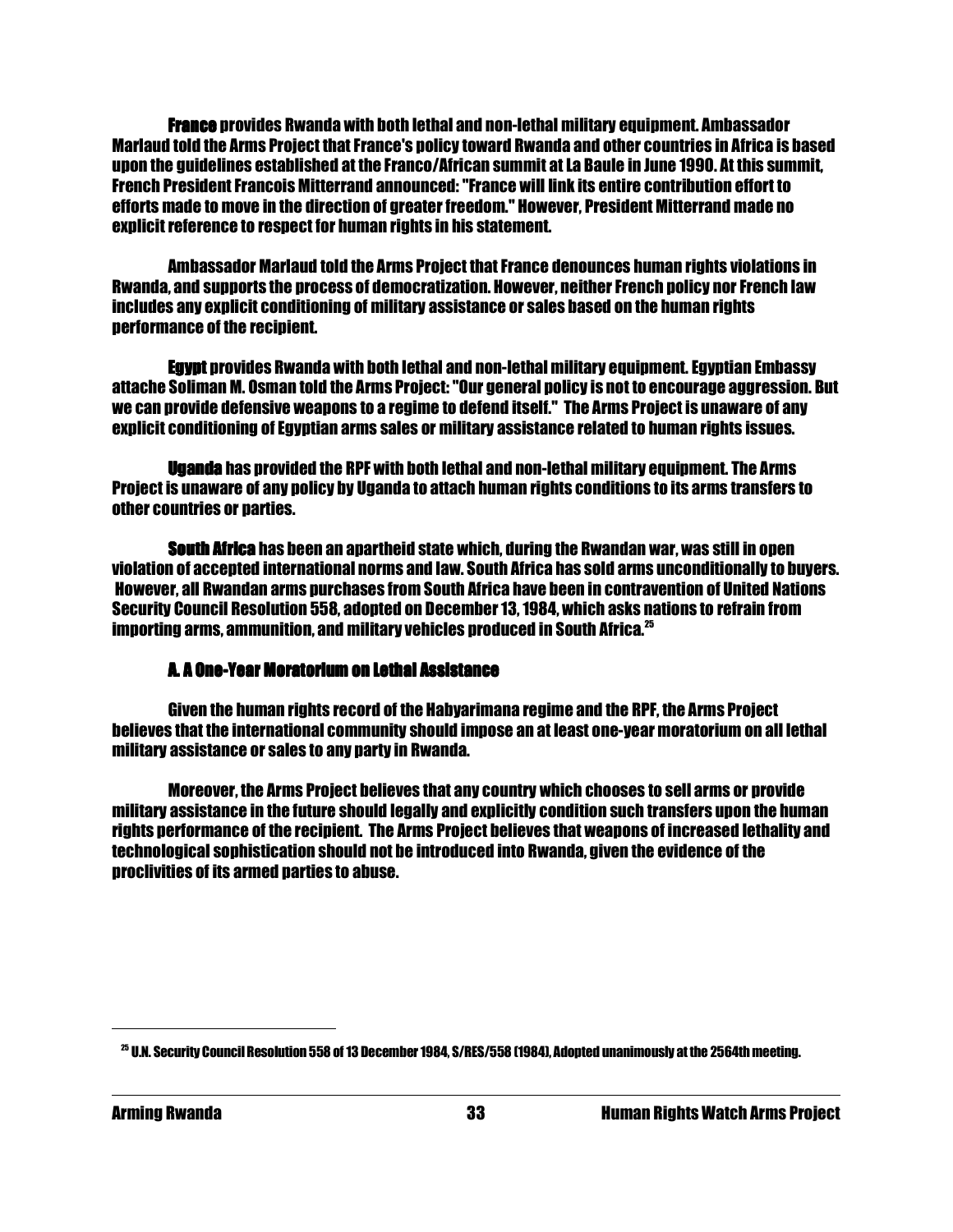#### XIII. TRANSPARENCY IN ARMS TRANSFERS XIII. TRANSPARENCY IN ARMS TRANSFERS XIII. TRANSPARENCY TRANSFERS

 "I can't give you figures on military aid." Ambassador Marlaud Kigali, Rwanda.

 The governments of France and Egypt did not respond to requests from the Arms Project to provide information about their arms transfers to the government of Rwanda. The government of South Africa does not release any information on its arms sales. The government of Uganda denied the provision of arms or assistance to the RPF, despite evidence to the contrary. (See Appendix D.)

 That France sells Rwanda arms and provides it with additional military assistance is a fact in the public domain. Yet, even though the war is formally over, the monetary value and details on numbers and types of weapons and equipment remain secret. Furthermore, France's role in financing Rwandan arms purchases from third parties, including the \$6 million purchase from Egypt, remains unclear.

 The Arms Project believes that states should be willing to provide details about their weapons transfers and other military assistance to other countries. As a rule, if a country believes it is in its national interest to make a particular arms sale, it should be willing to divulge the details of the sale and provide its justification. This is particularly true in the case of arms transfers to human rights violators, when the possibility of misuse of weaponry is high.

 Recognition of the need for disclosure, or "transparency" as it is called in the international security community, is what led to the establishment of the United Nations Conventional Arms Register in December 1991. The register was created to promote "transparency so as to encourage prudent restraint by states in their arms export and arms import policies and to reduce the risks of misunderstanding, suspicion or tension resulting from a lack of information."<sup>26</sup> Nations are requested to voluntarily submit data on their arms imports and arms exports, but only for seven categories of major weapons systems: tanks, armored vehicles, large caliber artillery systems, combat aircraft, attack helicopters, warships, and missiles and missile launchers. Small arms and light weapons are presently not part of the Register.

 The year 1993 was the first year nations were requested to submit data (for calender year 1992). Rwanda did not make a submission. South Africa also declined to participate, citing the U.N. arms embargo against it. France's submission did not list any exports to Rwanda. Egypt's submission listed the transfer of six 122mm howitzers to Rwanda.<sup>27</sup>

 The Arms Project urges that France, Egypt, South Africa and others publicly disclose the full nature of all their arms transfers and military assistance to Rwanda. Likewise, the Arms Project urges Uganda and other nations to disclose the full nature of all arms transfers and other military assistance

 $^{26}$  Study on ways and means of promoting transparency in international transfers of conventional arms: Report of the Secretary-General, U.N. Doc. A/46/301 (9 September 1991), p. 11.

 $^{27}$  United Nations Document A/48/344, pp. 33, 34, 39, 99.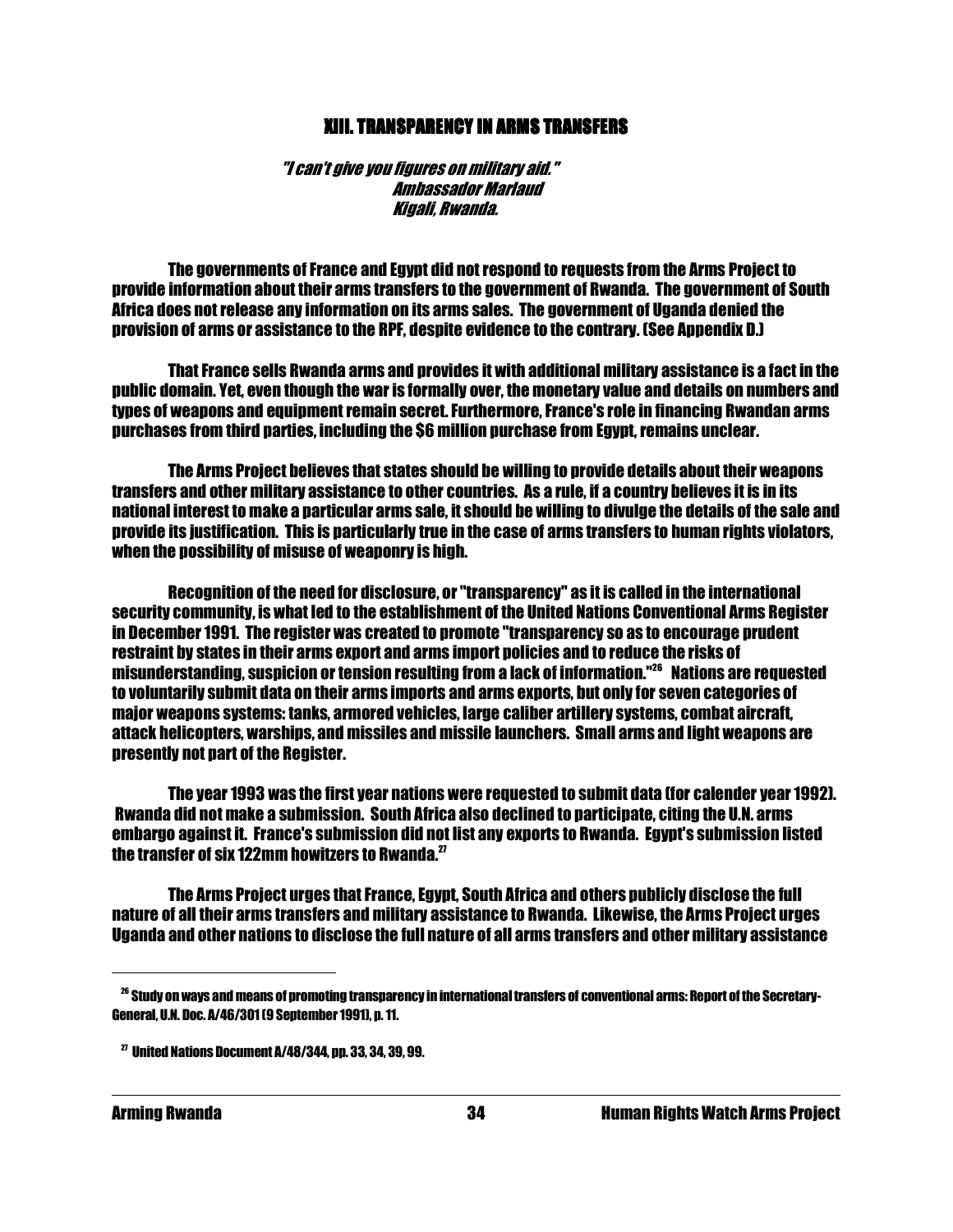to the RPF since 1990.

 The Arms Project strongly believes that the U.N. Register should be expanded to include lessthan-major weapons systems. As has been seen in Rwanda, these weapons also contribute to regional and internal instability, and, in fact, often cause the greatest devastation to civilians.

### IX. INTERNATIONAL PEACEKEEPING

 In mid-1992, the Rwandan government and the RPF asked the Organization of African Unity (OAU) to establish a military observer group to monitor the cease-fire as well as steps toward ending the war. The 50-member group (known as the Neutral Military Observer Group or NMOG) has operated effectively since the fall of 1992, although it became clear after the RPF offensive in February 1993 that additional peacekeeping support was necessary.

 In July 1993, at the request of the governments of Rwanda and Uganda, the United Nations deployed a contingent of peacekeeping personnel in southern Uganda along the Rwanda border (known as the United Nations Observer Mission Uganda-Rwanda or UNOMUR), with a mandate to monitor the flow of arms or other supplies into Rwanda.

 At the time of the August 4, 1993 Arusha Peace Agreement, both the Rwandan government and the RPF called for the deployment of United Nations peacekeepers to assist in the implementation of the peace agreement. On October 5, 1993, the U.N. Security Council unanimously approved the creation of a peacekeeping mission known as the U.N. Assistance Mission to Rwanda (UNAMIR). U.N. Security Council Resolution 872 authorizes the deployment of 800 troops for an initial six-month period, at an estimated cost of \$62.6 million. It is envisioned that UNAMIR will grow to about 2,500 troops during 1994, making it the third largest U.N. peacekeeping force in Africa, after those in Somalia and Mozambique.<sup>28</sup> The first elements of UNAMIR took up positions in northern Rwanda on November 1, 1993.

 According to the United Nations, UNAMIR is authorized to monitor observance of the cease-fire agreement, which includes: the establishment of cantonment and assembly zones and the demarcation of the new demilitarized zone; monitoring the security situation during the final period of the transitional government; and investigating non-compliance with the provisions of the agreement relating to the integration of the armed forces.

UNAMIR's mandate also includes: contributing to the security of the city of Kigali within a weapons secure area established by the parties in and around the city; investigating and reporting on the activities of the gendarmerie and police; monitoring the repatriation of Rwandese refugees and the resettlement of displaced persons; and assisting with mine clearing and coordination of humanitarian activities.<sup>29</sup> The U.N. resolution also approves the integration of UNOMUR and the OAU's NMOG into UNAMIR.

<sup>28</sup> United Nations Security Council, 3288th Meeting, Night Summary, "Security Council Establishes United Nations Assistance Mission to Rwanda," SC/5713, October 5, 1993, p. 1. Also, *Foreign Broadcast Information Service*, FBIS-AFR-93-193, October 7, 1993, pp. 1-2.

<sup>29</sup> United Nations Security Council, 3288th Meeting, Night Summary, "Security Council Establishes United Nations Assistance Mission to Rwanda," SC/5713, October 5, 1993, p. 1.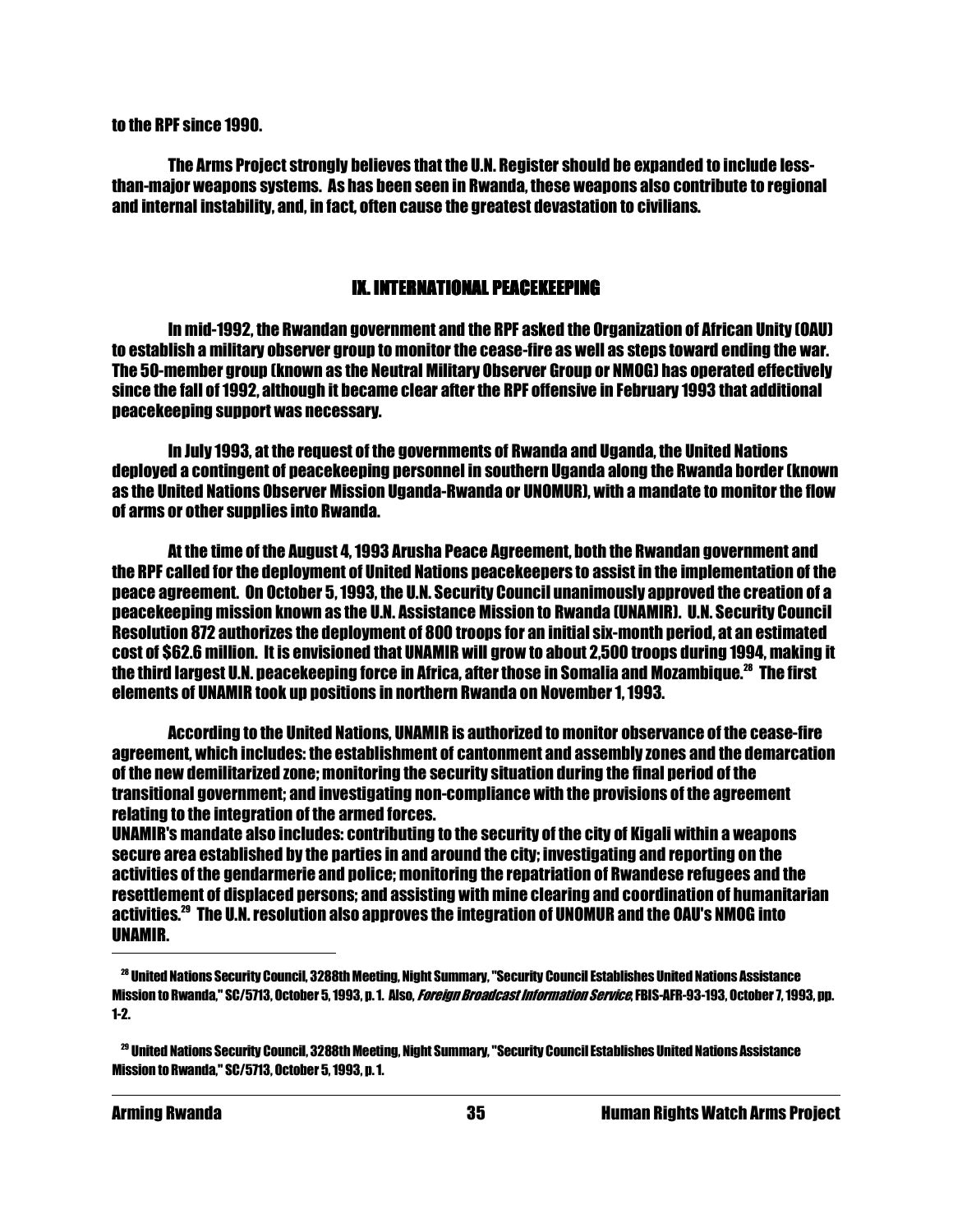While the peace agreement formally ends the war, it is at present a fragile peace. The Arusha Peace Agreement does not guarantee an end to either the fighting or human rights violations. There have been sporadic charges and counter-charges of cease-fire violations and human rights abuses since August. Even more disturbing, the appalling outbreak of violence between Hutu and Tutsi in neighboring Burundi, which has left an estimated 10-50,000 dead, could well spark renewed fighting in Rwanda.

 To help guard against rights abuses, the Arms Project supports the presence of the U.N. forces in Rwanda, and urges that their mission explicitly include monitoring the flow of weapons to both sides, as well as any human rights abuses commited by any side.<sup>30</sup> The peacekeeping forces should be put in place and brought up to full strength as soon as possible, consistent with U.N. resources and global peacekeeping commitments.

 The Arms Project believes that foreign troops which are not under the direct command of international peacekeeping organizations should not be deployed in Rwanda because of the close association of foreign troops with abusive forces in the conflict. Moreover, the Arms Project urges that French, Zairian and Ugandan troops, because of their past association with this conflict and its abusive parties, be barred from participation in any international peacekeeping efforts in Rwanda. The day after the U.N. approved peacekeepers for Rwanda, French Foreign Ministry spokesman Richard Duque stated, "We will pull the two French companies out of Kigali as soon as the neutral international force deploys... We will not be among the contingents making up this force."<sup>31</sup> It appears that all French troops did subsequently depart Rwanda in mid-December, following the arrival of additional U.N. forces.<sup>32</sup>

 The Arusha Peace Agreement calls for the integration of the armed forces of the government of Rwanda and the RPF into an army of reduced size. The Arms Project believes that an important element of the merging and downsizing of the armed forces should be the destruction of excess weaponry, given the role that such weaponry has already played in human rights abuse. This destruction should be carefully supervised by international monitors. The U.N. Security Council Resolution already calls for the establishment of a weapons-secure area in and around Kigali within which military units would be required to store their arms. There is the danger that the large quantities of small arms and light weaponry, as well as heavier systems, that flooded Rwanda during the war could be secretly stockpiled by the government and the RPF for use against each other or against civilians in the future. There is also the danger that such weaponry will be dispersed to militias, or sold elsewhere in Africa where it can be misused.

#### **XI. RECOMMENDATIONS**

<sup>&</sup>lt;sup>30</sup> See, Human Rights Watch, *The Lost Agenda: Human Rights and U.H. Field Operations,* June 1993, for a detailed examination of the human rights component of various U.N. missions around the world, and for recommendations on how the U.N. can apply human rights standards more vigorously in its field operations.

<sup>&</sup>lt;sup>31</sup> *Reuters*, "French Troops to Leave Rwanda When U.N. Arrives," Paris, October 6, 1993.

<sup>&</sup>lt;sup>32</sup> BBC Summary of World Broadcasts, Dec. 13, 1993; interview with French official, Dec. 16, 1993; interview with U.S. State Department official, Dec. 17, 1993.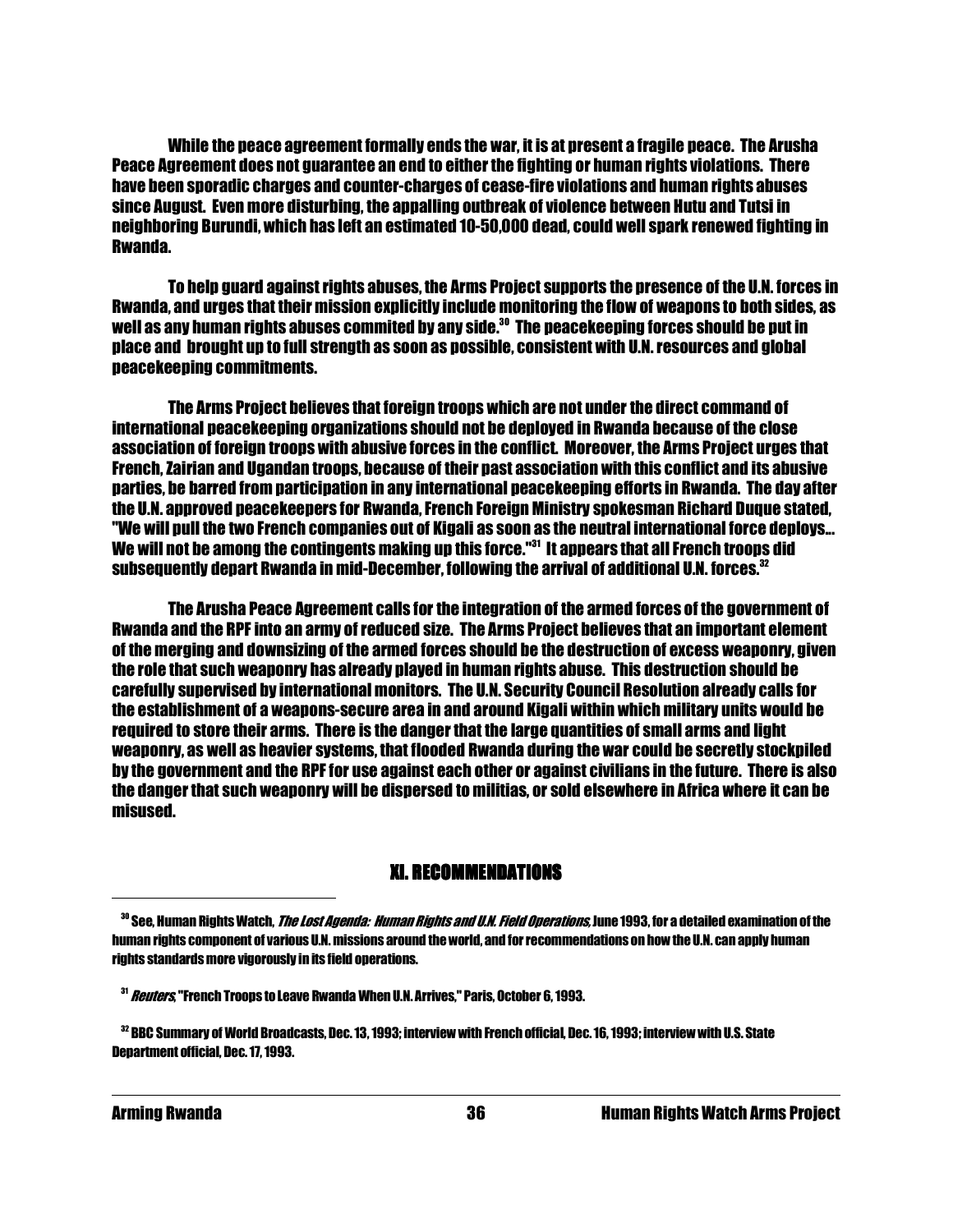1) The Arms Project calls upon the international community to impose an at least one year moratorium on all lethal military assistance or sales to any party in the Rwandan war.

 2) The Arms Project calls for all countries which choose to sell arms or provide military assistance in the future to legally and explicitly condition such transfers upon the human rights performance of the recipient. The Arms Project believes that weapons of increased lethality and technological sophistication should not be introduced into Rwanda given the existing evidence of the parties' willingness to abuse human rights.

 3) The Arms Project also urges governments, including Egypt, France, South Africa, and Uganda, fully to disclose the nature of their military assistance and arms transfers to the RPF and Rwandan government.

 4) The Arms Project supports the deployment of United Nations troops to Rwanda to monitor compliance with the cease-fire and believes that their mission ought explicitly to include monitoring human rights violations and arms acquisitions by any party. These forces should be put in place and brought up to full strength as quickly as possible, consistent with U.N. resources and global peacekeeping responsibilities.

 5) The Arms Project believes that foreign troops which are not under the direct command of international monitoring organizations should not be deployed in Rwanda, and urges that French, Zairian and Ugandan troops, because of their past association with this conflict, be barred from participation in any international peacekeeping efforts in Rwanda.

 6) The Arms Project urges both the Rwandan government and the RPF to destroy weapons rendered unnecessary by the war's end, and so prominent in past human rights abuses, under the supervision of international monitors. The Arms Project urges both sides to fully comply with the terms of the August 4, 1993 peace agreement.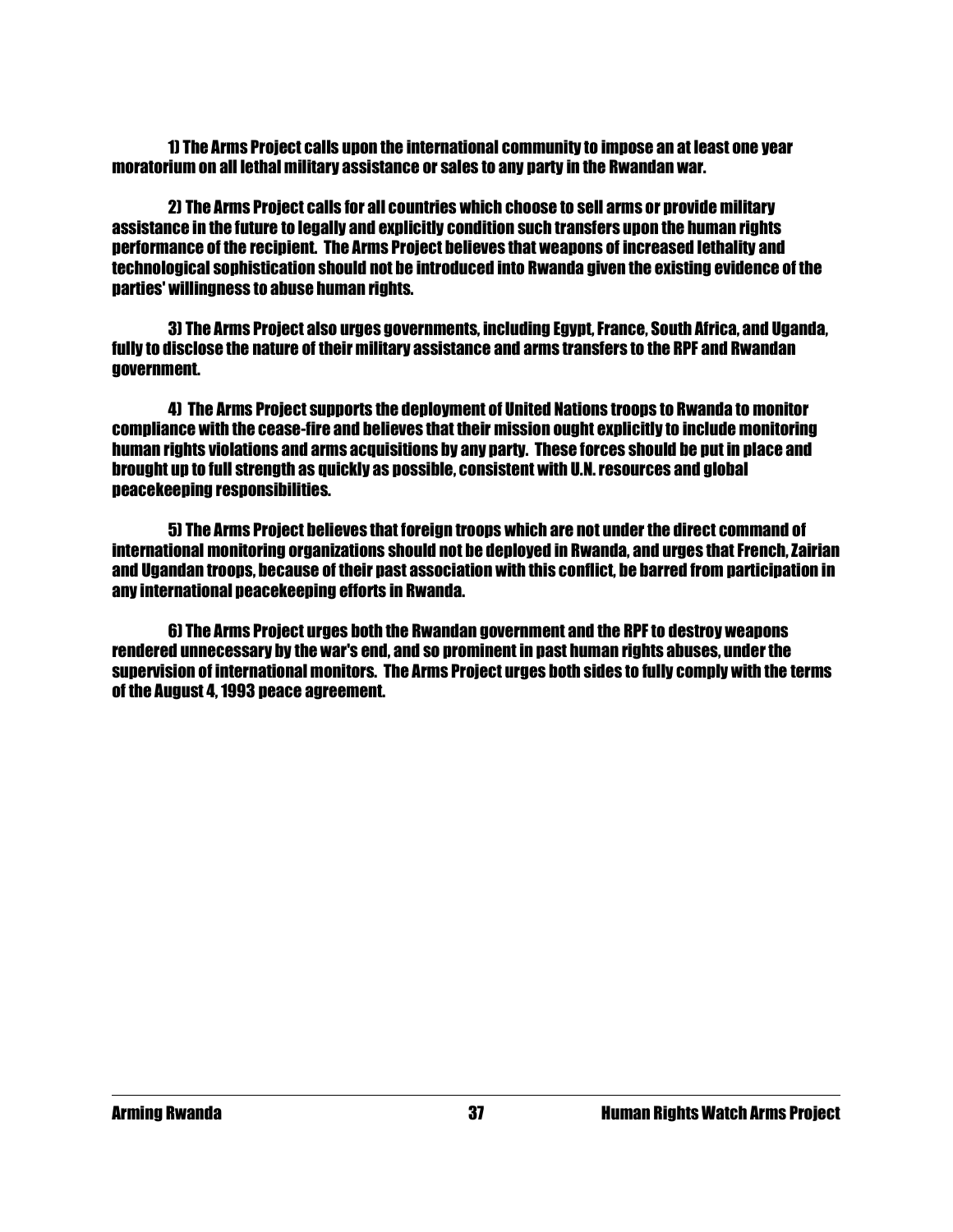#### ACKNOWLEDGEMENTS ACKNOWLEDGEMENTS

 This report is based upon a visit to Rwanda and Uganda in May and June 1993 by Frank Smyth, a journalist and consultant to the Arms Project. Additional material has been taken from a visit to Rwanda in January 1993 by Alison DesForges, a member of Africa Watch's Advisory Committee who was participating in an international commission investigating human rights abuses.

 The report was written by Mr. Smyth and edited by Stephen Goose, Washington director of the Arms Project. It was reviewed by Kenneth Anderson, director of the Arms Project, Holly Burkhalter, Washington director of Human Rights Watch, and Alison DesForges. Arms consultant Michael J. Limatola identified weapons and ammunition in both photographs taken and invoices obtained by the Arms Project. Bruce Rabb, a New York lawyer and member of the Executive Committee of Human Rights Watch, reviewed contracts and other financial documents obtained by the Arms Project.

#### HUMAN RIGHTS WATCH ARMS PROJECT

 The Arms Project of Human Rights Watch was formed in 1992 with a grant from the Rockefeller Foundation for the purposes of monitoring and seeking to prevent arms transfers to governments or organizations that either grossly violate internationally recognized human rights or grossly violate the laws of war. It also seeks to promote freedom of information and expression about arms transfers worldwide. The Arms Project takes a special interest in weapons that are prominent in human rights abuse and the abuse of non-combatants. The director of the Arms Project is Kenneth Anderson and its Washington director is Stephen D. Goose. Barbara Baker and Cesar Bolanos are New York staff associates, and Kathleen Bleakley is the Washington staff associate. Monica Schurtman is of counsel.

 Members of the international advisory committee of the Arms Project are: Morton Abramowitz, Nicole Ball, Frank Blackaby, Frederick C. Cuny, Ahmed H. Esa, Jo Husbands, Frederick J. Knecht, Andrew J. Pierre, Gustavo Gorriti, Di Hua, Edward J. Laurance, Vincent McGee, Aryeh Neier, Janne E. Nolan, David Rieff, Kumar Rupesinghe, John Ryle, Mohamed Sahnoun, Gary Sick and Tom Winship.